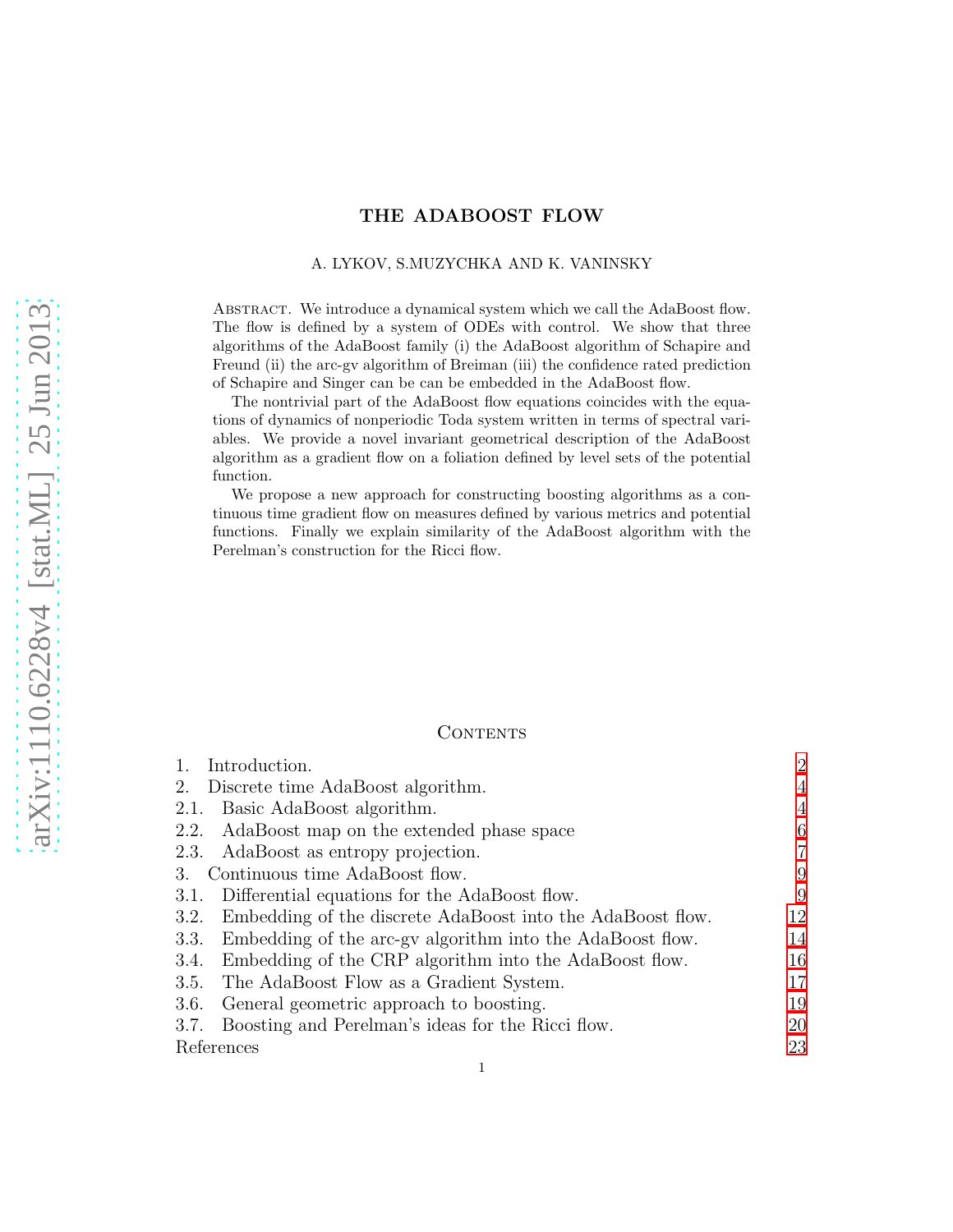## 1. Introduction.

<span id="page-1-0"></span>The AdaBoost algorithm does not need an advertisement in data mining community. It was discovered by Robert Schapire and Yoav Freund in their seminal paper in 1997, [\[6\]](#page-22-1). Nowadays, together with the PageRank algorithm, the AdaBoost is considered among the top ten algorithm in data mining, [\[16\]](#page-22-2). It is worth mentioning that for their AdaBoost paper, Schapire and Freund won the Gödel Prize, which is one of the most prestigious awards in theoretical computer science, in the year 2003.

The AdaBoost algorithm appeared from an abstract problem. In 1988, Kearns and Valiant asked a question whether a learning algorithm that performs just slightly better than random guess could be boosted into an arbitrarily accurate learning algorithm. Schapire in 1990, [\[13\]](#page-22-3), found that the answer is yes, and the proof he gave is a construction of the first boosting algorithm. The AdaBoost proposed by Freund and Schapire in 1997, [\[6\]](#page-22-1), initiated an extensive research on theoretical aspects of ensemble methods, which can be easily found in machine learning and statistical literature. From a practical viewpoint the AdaBoost is used to construct spam filtering systems, search engines, face recognition and recommender systems to name a few possibilities. A Mathematician can forget about all that and treat the AdaBoost as an algorithm which solves some special optimization problem.

In the present paper we introduce a dynamical system which we call the AdaBoost flow. The flow is defined by a system of ODEs with control. We show that, by a suitable choice of control, three algorithms of the AdaBoost family (i) the AdaBoost algorithm of Schapire and Freund, [\[6\]](#page-22-1), (ii) the arc-gv algorithm of Breiman , [\[4\]](#page-22-4), (iii) the confidence rated prediction of Schapire and Singer, [\[14\]](#page-22-5), can be can be embedded in the AdaBoost flow.

The AdaBoost flow is nothing but the well known dynamics of the classical non-periodic Toda system of particles on isospectral manifold. Introduced in 1967, see [\[15\]](#page-22-6), the Toda lattice is a basic example of a system of classical mechanics integrable in the Liouville sense. Its complete integrability was proved by Moser in 1974, [\[10\]](#page-22-7). As an outcome of this connection we provide a novel geometrical description of the AdaBoost as a gradient flow on a foliation defined by level sets of a potential function.

We propose a general approach for constructing AdaBoost like algorithms using gradient flows defined by various metrics and potential functions. We also introduce a new continuous time algorithm which we call SuperBoost. Finally we discuss similarity of the AdaBoost algorithm with the Perelman's approach to control the Ricci flow. We show that all parts of the Schapire and Freund construction have their counterparts in the Perelman's construction. We present a dictionary between two problems. It turns out, the AdaBoost and the Perelman's construction are different realization of the same idea.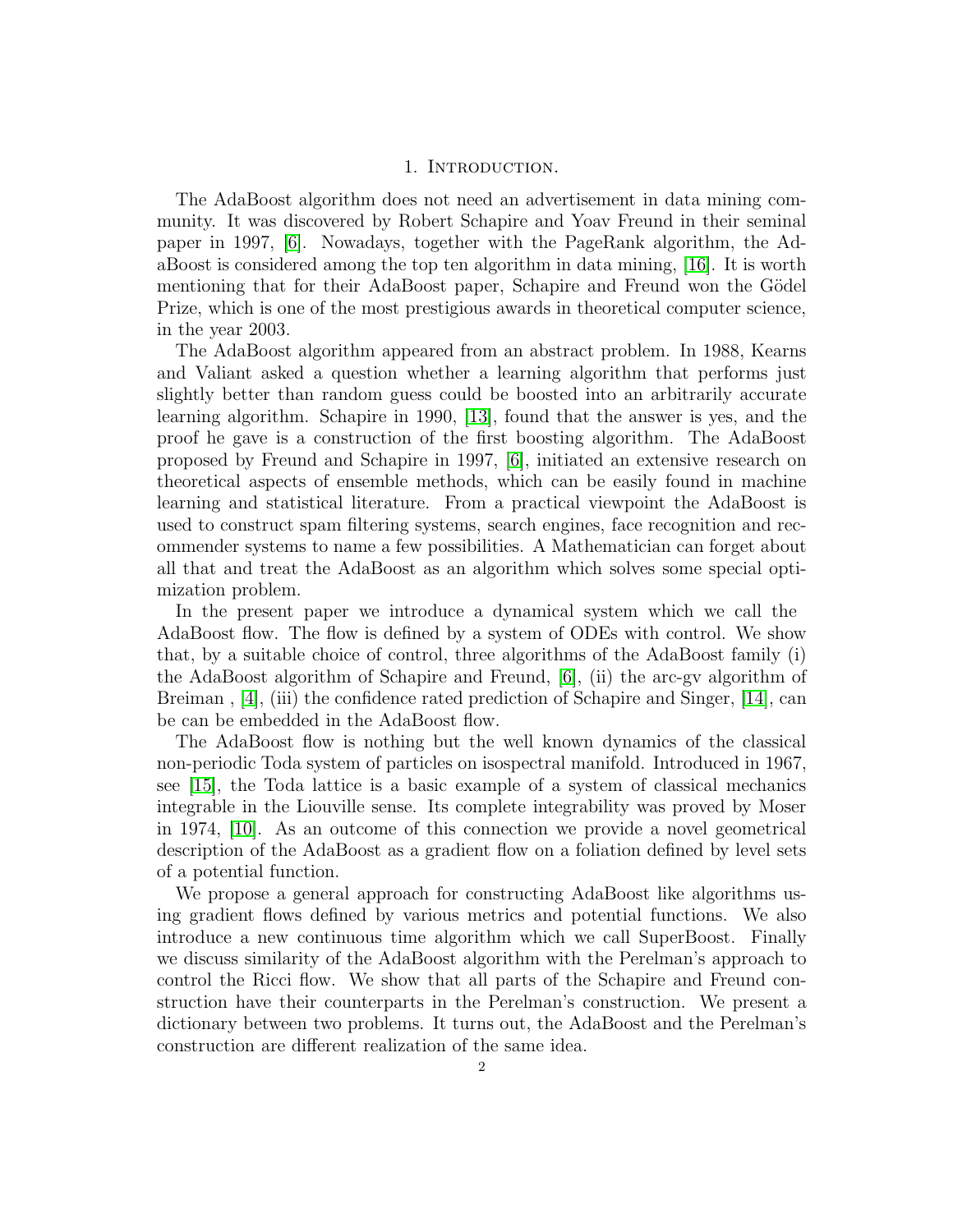The idea can be described vaguely as follows. Suppose we have a space X which is mapped into a space Y by a family of maps  $f_t$ , where  $t \in [0, +\infty)$ . The space of all such maps  $f_t$  is denoted by  $\mathcal{F}$ . We are interested in the behavior of maps when t becomes large. For example,  $X$  can be a manifold and  $Y$  can be a space of symmetric nonnegative matrices. In this case  $f_t$  define a metric on X for each t. The family  $f_t$  can be produced by the Ricci flow.

Suppose that there are points  $x_1, ..., x_N$ ; where the maps  $f_t$  behave badly when t becomes large, but we still want to control the maps around these points. In order to do this an extension of the original dynamics on the space  $\mathcal F$  is introduced. Let W be a space of all probability measures on X. At each moment t the probability measure  $w_t$  is chosen such that some (integral) functional I of two variables increases with time

$$
\frac{d}{dt}I(f_t, w_t) \ge 0.
$$

In other words the functional I plays the role of a Lyapunov function for the dynamics on the extended phase space  $\mathcal{F} \times \mathcal{W}$ . Of course, there are different variations of the described construction. For example  $w_t$  can be replaced by  $w_0$  as in the case of the AdaBoost. The point of this construction is that monotonicity of the functional I allows to control the maps  $f_t$  around "bad" points.

The paper consists of two sections. In the first section we present all necessary facts about classical discrete AdaBoost algorithm. For many of these facts we establish continuous time counterparts. In the second section we introduce continuous time AdaBoost flow and consider embeddings of three algorithms of the AdaBoost family into continuous time flow. We demonstrate gradient character of the AdaBoost flow and introduce a general approach to boosting based on continuous time gradient flows. Finally we show that the AdaBoost and the Perelman's construction for the Ricci flow are closely related.

We would like to thank Igor Krichever, Sasha Veselov and Vadim Malyshev for stimulating discussions. Our special thanks to Henry McKean for numerous remarks.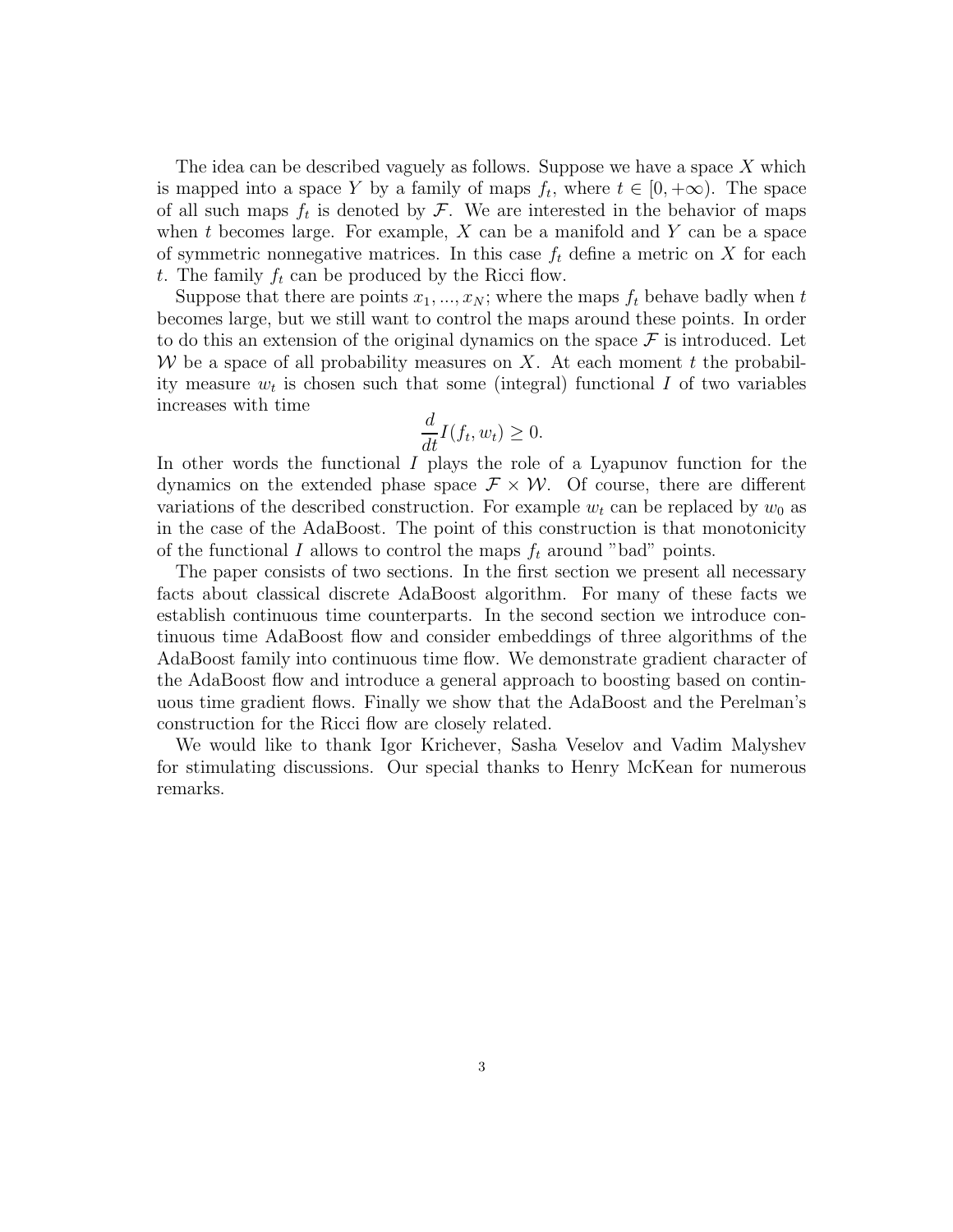## 2. Discrete time AdaBoost algorithm.

<span id="page-3-1"></span><span id="page-3-0"></span>2.1. Basic AdaBoost algorithm. We start with simple description of the AdaBoost algorithm. The reader can consult the book [\[7\]](#page-22-8) for an additional information.

Given a set of points

$$
TS = \{(x_1, y_1), \ldots, (x_m, y_m)\},\
$$

where  $x_i \in X$  and  $y_i \in \{-1, +1\}$ . Usually  $X = R^d$  and  $y_i$  are called labels. Such set  $TS$  is called a training set and it will be used to construct a decision rule. Also given a finite set of functions  $\mathcal{H}_0 = \{h_\gamma, \gamma \in \Gamma\}$ ; where each  $h_\gamma \in \mathcal{H}_0$  is such that  $h_{\gamma}: X \to \{-1, +1\}$ . These functions are called weak classifiers. Pick some probability distribution  $w(i)$ ,  $i = 1, ..., m$ ; on the training set. The classification error of any weak classifier  $h_{\gamma}$  with respect to the measure w is defined as

$$
W^-(h_{\gamma}, w) = w\{i : h_{\gamma}(x_i)y_i = -1\}.
$$

In a practical situation this error can be quite big, *i.e.*  $W^-(h_\gamma, w) >> 0$ . That is the reason to call  $h_{\gamma}$  weak classifier. To remedy large classification error one can try to combine weak classifiers.

Let  $\mathcal H$  be a positive cone over a set of basic classifiers

$$
\mathcal{H} = \{H : H = \sum_{\gamma \in \Gamma} \alpha_{\gamma} h_{\gamma}; h_{\gamma} \in \mathcal{H}_0, \ \alpha_{\gamma} \ge 0\}.
$$

From any H, the combined classifier  $\mathbf{H}: X \to \{-1,0,+1\}$  can be constructed. Namely, if  $H(x) \neq 0$ , then  $H(x) = \text{sign } H(x)$ ; if  $H(x) = 0$ , then no decision can be made and  $\mathbf{H}(x) = 0$ . Let us define

$$
W^-(H, w) = w\{i : \mathbf{H}(x_i)y_i = -1\}
$$
  
 
$$
W^0(H, w) = w\{i : \mathbf{H}(x_i)y_i = 0\}.
$$

The problem is to minimize the error  $W^- + W^0$  of the combined classifier H by choosing appropriate values of  $\alpha_{\gamma}$ . The difficulty of this constrained minimization problem is that the error is almost everywhere constant on  $\mathcal{H}$  and gradient methods can not be applied directly.

The AdaBoost algorithm offers a candidate for the solution of this problem in a series of  $N+1$  rounds, where N is some integer number. For any  $n = 0, 1, ..., N$ ; the combined classifier  $\mathbf{H}_n(x) = \mathbf{H}_n : X \to \{-1, 0, +1\}$  is defined as

$$
H_n = t_0 h_{\gamma_0} + \ldots + t_n h_{\gamma_n};
$$

where the sequence of positive numbers  $t_0, t_1, ..., t_n$ , is constructed simultaneously with h's. The final classifier  $\mathbf{H} = \mathbf{H}_N$  is a candidate for the solution of the minimization problem. In practical applications one simply chooses N large enough. Theoretical bound for the misclassification error will be given below.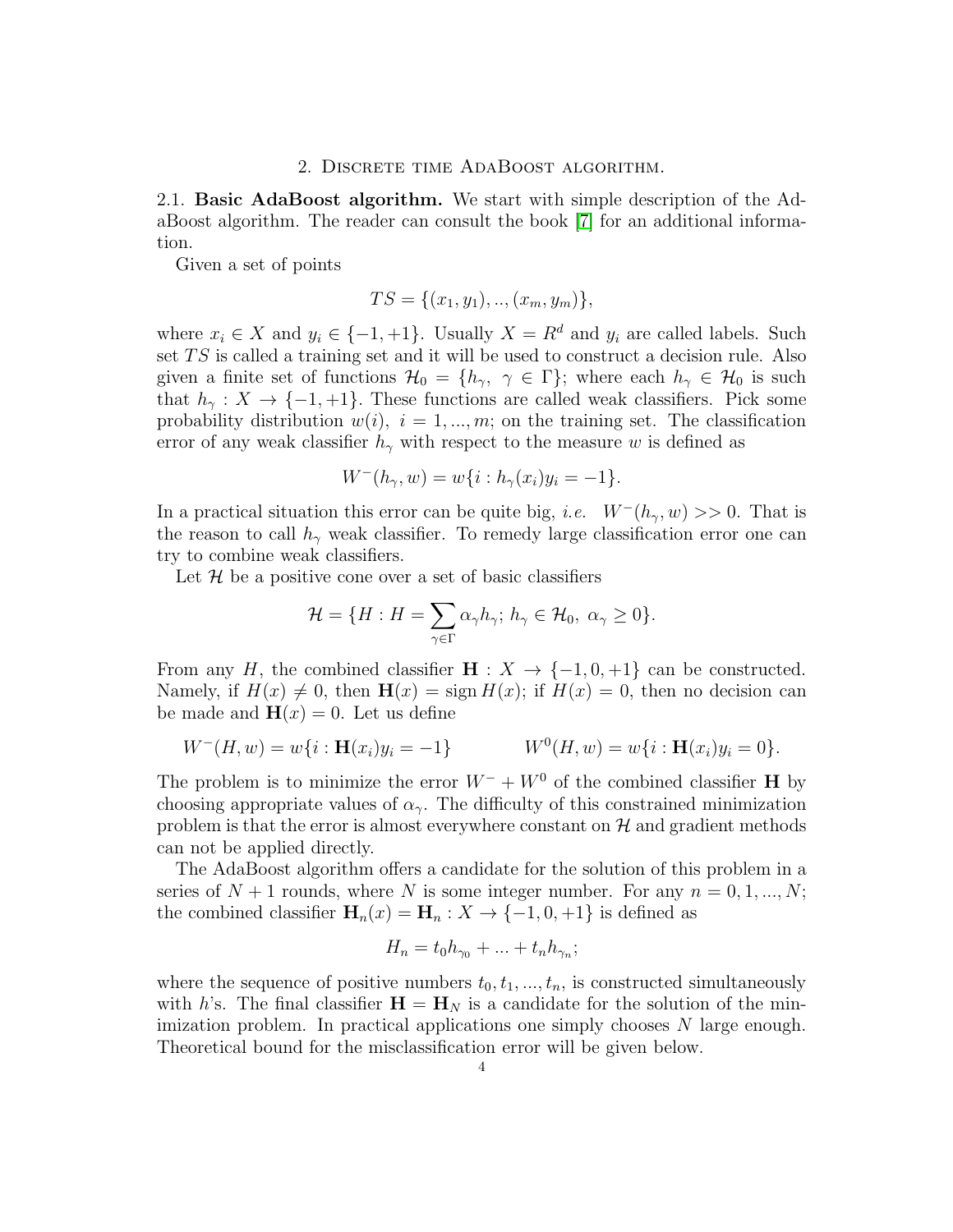Specifically, the AdaBoost recursively constructs a family of classifiers by means of probability measures  $w_0, w_1, ..., w_N$ . It starts with the fixed distribution w:

$$
w_0: w_0(i) = w(i), \t i = 1, ..., m.
$$

Given a distribution  $w_n$ ,  $n = 0, ..., N$ ; the AdaBoost algorithm picks arbitrary  $h_{\gamma_n}$ from  $\mathcal{H}_0$  such that

<span id="page-4-0"></span>
$$
W_n^- = W^-(h_{\gamma_n}, w_n) < 1/2. \tag{2.1}
$$

If at some step it is not possible to do this, *i.e.* if

$$
\min_{h_{\gamma} \in \mathcal{H}_0} W^-(h_{\gamma}, w_n) \ge 1/2;
$$

then the procedure stops unfinished. The reason for this will be explained later. Note that on each step the algorithm does not have to go through the whole set  $\mathcal{H}_0$ , one has just to find one  $h_\gamma$  that satisfies [2.1.](#page-4-0) If this is the case and  $W_n^ < 1/2$ for all  $n = 0, 1, ..., N$ ; then the measure is constructed recurrently

$$
w_{n+1}(i) = \frac{e^{-t_n y_i h_{\gamma_n}(x_i)} w_n(i)}{Z_n},
$$

where  $t_n$  is some positive number and

$$
Z_n = \sum_{i=1}^m e^{-t_n y_i h_{\gamma_n}(x_i)} w_n(i).
$$

The whole procedure can be represented by a diagram

$$
H_0 \uparrow \searrow \uparrow \searrow \dots \searrow \uparrow
$$
  
\n $w_0$   $w_1$   $\dots \searrow \uparrow$   
\n $w_N$ 

The function  $H(x) = H_N(x)$  takes values in the segment  $[-T, +T]$ , where  $T =$  $\sum_{n=0}^{N} t_n$ .

At each step of the AdaBoost procedure the set of training points  $TS$  falls into two categories  $G_n$  (good) and  $B_n$  (bad). Points of  $G_n$  are classified correctly by  $h_{\gamma_n}$ 

$$
G_n = \{(x_i, y_i) : h_{\gamma_n}(x_i)y_i = +1\}.
$$

The measure  $W_n^+ = w_n \{G_n\}$  of these points decreases upon the next step

$$
w_n(i) \to w_{n+1}(i) = \frac{e^{-t_n}}{Z_n} w_n(i), \qquad (x_i, y_i) \in G_n.
$$

The points of  $B_n$  are misclassified by  $h_{\gamma_n}$ :

$$
B_n = \{(x_i, y_i) : h_{\gamma_n}(x_i)y_i = -1\}.
$$

The measure  $W_n^- = w_n\{B_n\}$  of these points increases upon the next step:

$$
w_n(i) \to w_{n+1}(i) = \frac{e^{t_n}}{Z_n} w_n(i), \qquad (x_i, y_i) \in B_n.
$$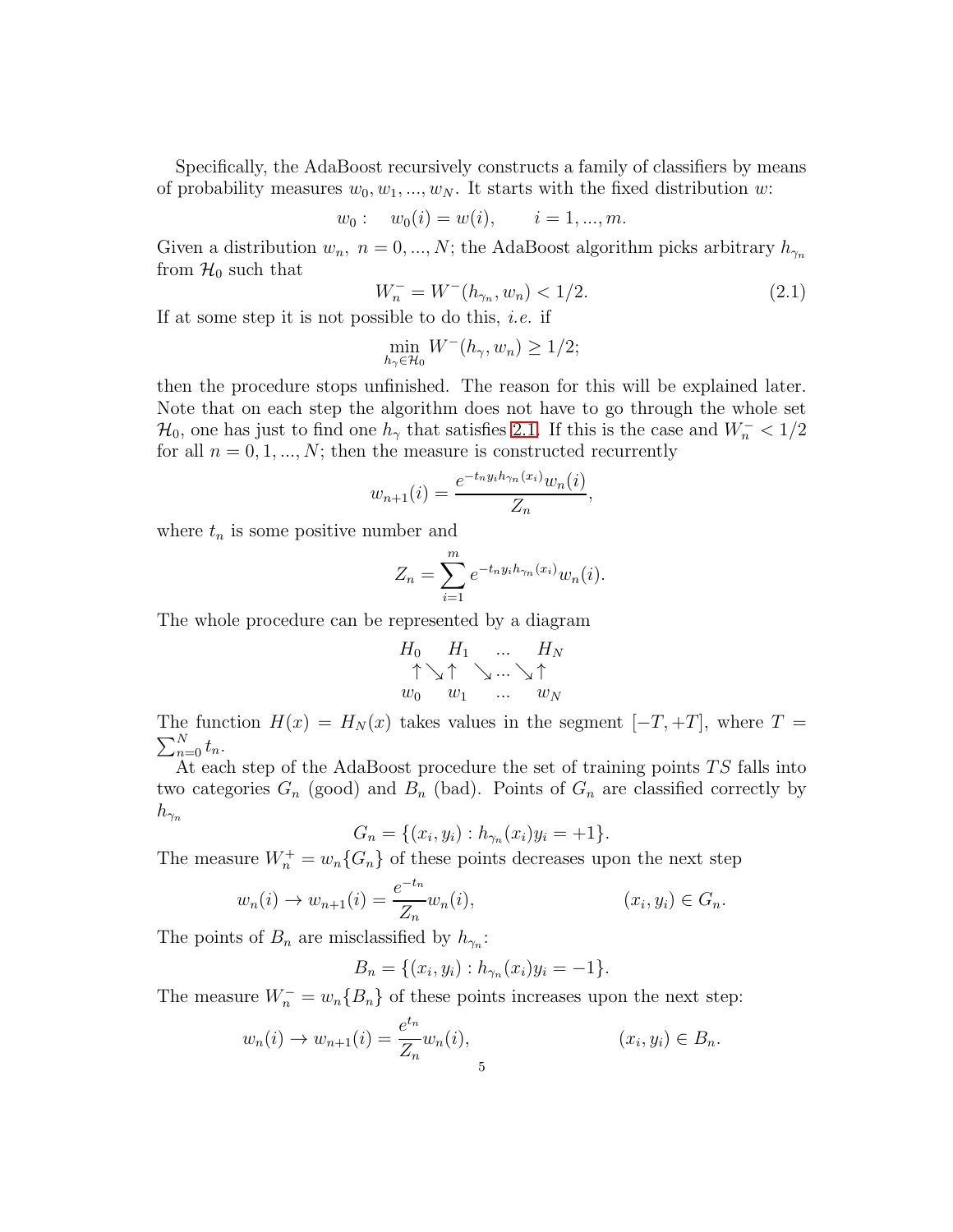Apparently,  $W_n^+ + W_n^- = 1$  and  $W_n^- < \frac{1}{2}$  $\frac{1}{2}$ ,  $n = 0, 1, ..., N$ . The values of  $t_n$  at each step are chosen to minimize probability of error of the final combined classifier. Remark [2.1](#page-6-1) shows that with an optimal choice of  $t_n$ 

$$
w_{n+1}\{G_n\} = w_{n+1}\{B_n\} = \frac{1}{2}.
$$

<span id="page-5-0"></span>2.2. AdaBoost map on the extended phase space. Boosting can be viewed as a discrete time dynamical system on the extended phase space  $\mathcal{H} \times \mathcal{W}$  which is the direct product of the positive cone  $H$  and the simplex of probability measures  $\mathcal{W} = \{w : \sum_{i=1}^m w(i) = 1, w(i) \geq 0\}.$  The vector field  $v(H, w)$  on  $\mathcal{H} \times \mathcal{W}$  is a constant  $h = \dot{h}(w)$  on the "fibers"  $\mathcal{H}_w = \{(H, w') : H \in \mathcal{H}, w' = w\}, i.e.$ 

 $v(H, w) = h$ , for any  $H \in \mathcal{H}_w$ .

The AdaBoost dynamics maps  $(H_n, w_n)$  into  $(H_{n+1}, w_{n+1})$  by the rule

$$
w_{n+1}(i) = \frac{e^{-t_n y_i v(H_n, w_n)(x_i)} w_n(i)}{Z_n}, \qquad n = 0, 1, \dots; i = 1, 2, \dots, m; \qquad (2.2)
$$

$$
H_{n+1} = H_n + t_{n+1}v(H_n, w_{n+1}), \qquad n = -1, 0, 1, .... \tag{2.3}
$$

Along the trajectory  $\{(H_n, w_n), n = 0, 1, ..., N\}$  the Adaboost dynamics drives the error

$$
W^-(H_n, w_0) + W^0(H_n, w_0) = \sum_{i=1}^m w_0(i) \chi_{[y_i H_n(x_i) \le 0]}(x_i)
$$

to zero. To prove this one overestimates the function  $W^{-}(\cdot, w_0) + W^{0}(\cdot, w_0)$  which has no gradient by some smooth function  $\mathcal{E}(\cdot, w_0)$  defined as

$$
\mathcal{E}(H, w) = \sum_{i=1}^{m} w(i) e^{-y_i H(x_i)}.
$$

Clearly,

$$
W^-(H,w_0)+W^0(H,w_0)=\sum_{i=1}^m w(i)\chi_{[y_iH(x_i)\leq 0]}(x_i)\leq \mathcal{E}(H,w)=\sum_{i=1}^m w(i)e^{-y_iH(x_i)}.
$$

The function  $\mathcal{E}(\cdot, w_0)$  plays the role of Lyapunov function for the AdaBoost dynamics. It is strictly convex in the first argument

$$
\mathcal{E}(\lambda H'+\mu H'',w)<\lambda\,\mathcal{E}(H',w)+\mu\,\mathcal{E}(H'',w),
$$

and linear in the second.

Equations of the Adaboost dynamics imply that the values of  $\mathcal{E}(H_n, w_0)$  along the trajectory satisfy two equivalent identities. The first connects two consecutive values

<span id="page-5-1"></span>
$$
\mathcal{E}(H_{n+1}, w_0) = Z_{n+1} \mathcal{E}(H_n, w_0).
$$
\n(2.4)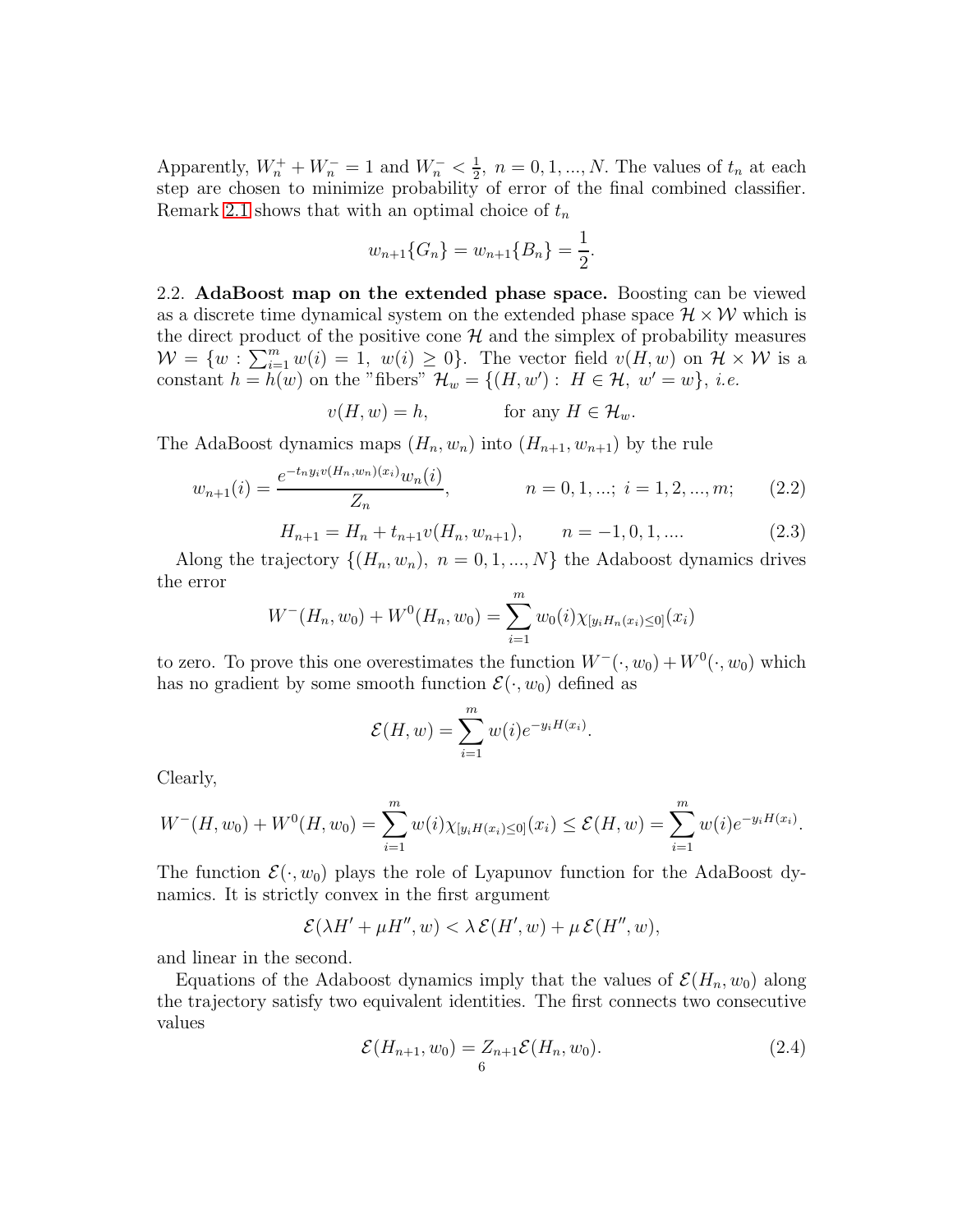The second identity reads

<span id="page-6-3"></span>
$$
\mathcal{E}(H_n, w_0) = \prod_{p=0}^n Z_p.
$$
\n(2.5)

The identities can be easily proved by means of the relation

<span id="page-6-2"></span>
$$
\mathcal{E}(H_n, w_k) = Z_k \times \cdots \times Z_n \mathcal{E}(H_{k-1}, w_{n+1}), \qquad k < n; \tag{2.6}
$$

;

and boundary condition  $\mathcal{E}(H_{-1}, w_n) = 1$ , due to  $H_{-1} = 0$ . Both identities have their counterparts in the continuous time case.

The constant  $t_n > 0$  is chosen to minimize  $Z_n$  on each step. In detail,

$$
Z_n(t) = e^{-t}W_n^+ + e^t W_n^-,
$$

and from the condition of critical point  $\frac{dZ_n}{dt} = 0$  we get an explicit formula

$$
t_n = \frac{1}{2} \log \frac{W_n^+}{W_n^-}.
$$

The constant  $t_n$  is positive if and only if  $W_n^-$  < 1/2. The formula for  $Z_n$ 

$$
Z_n=2\sqrt{W_n^+W_n^-}
$$

with optimal  $t_n$  follows easily. If  $W_n^- = \frac{1}{2} - \beta_n$ , then

$$
Z_n = \sqrt{1 - 4\beta_n^2} \le e^{-2\beta_n^2},
$$

and

$$
W^-(H_N, w_0) + W^0(H_N, w_0) \le \mathcal{E}(H_N, w_0) \le e^{-2\sum_{p=0}^N \beta_p^2}.
$$

Therefore the training error decays exponentially with N, if  $\beta_n$  are uniformly bounded from zero. Moreover, if  $N$  is such that

$$
\min_i w_0(i) > e^{-2\sum_{p=0}^N \beta_p^2},
$$

then  $W^{-}(H_N, w_0) + W^{0}(H_N, w_0) = 0.$ 

<span id="page-6-1"></span>**Remark 2.1.** *Note that formulas for*  $Z_n$  *and*  $t_n$  *imply* 

$$
w_{n+1}\lbrace B_n \rbrace = \frac{e^{t_n}}{Z_n} W_n^- = \frac{e^{t_n} W_n^-}{2\sqrt{W_n^- W_n^+}} = \frac{1}{2}.
$$

<span id="page-6-0"></span>2.3. AdaBoost as entropy projection. The fact that updates of the measure  $w_n$  on each step are solutions of an extremal problem is due to Kivinen and War-mouth, [\[9\]](#page-22-9). It can be checked directly that  $w_{n+1}$  is a solution of the following minimization problem.

Given  $w_n$  find such w that it minimizes Kulback-Leibler divergence

$$
KL(w||w_n) = \sum_{p=1}^{m} w(p) \log \frac{w(p)}{w_n(p)},
$$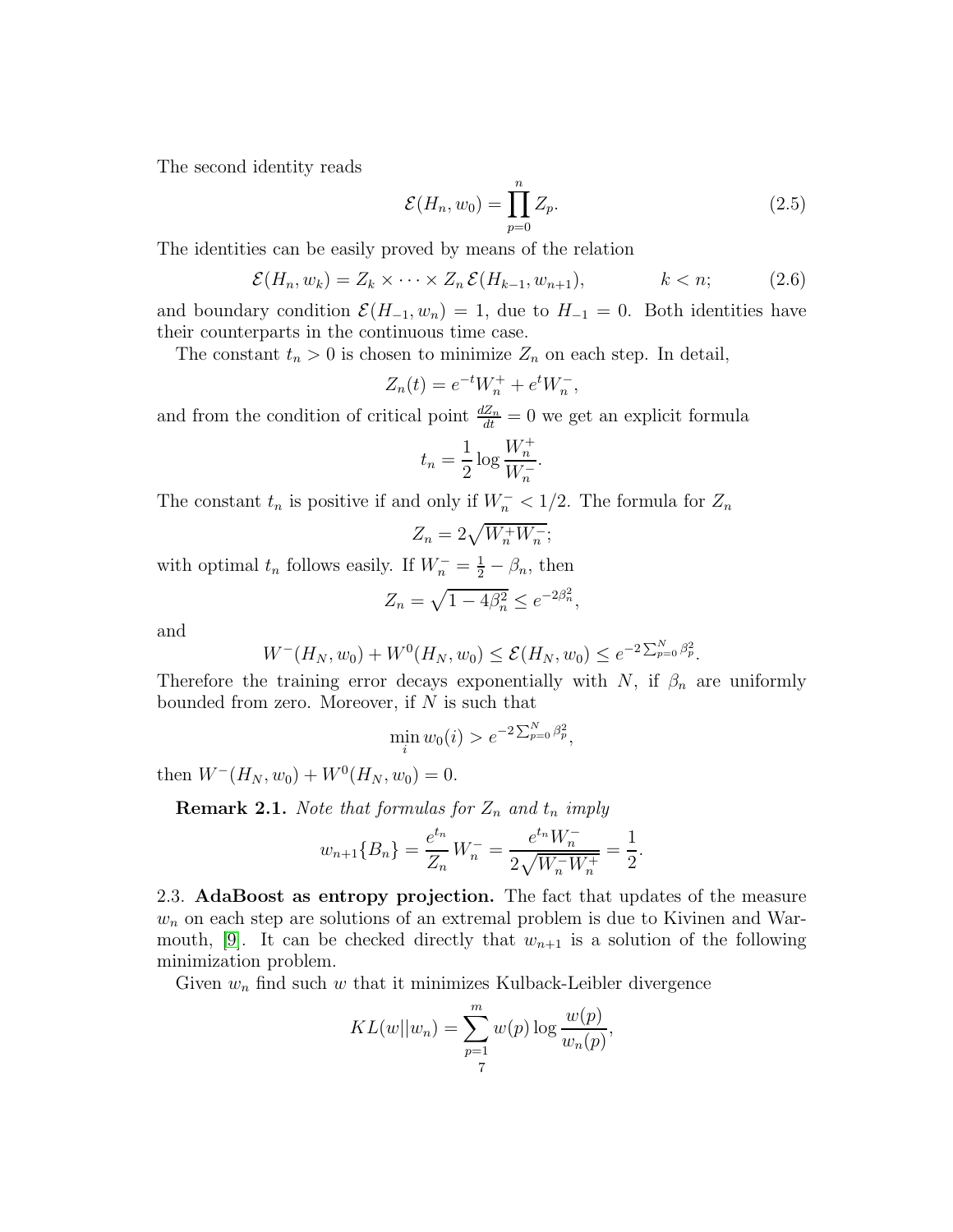subject to constraints

<span id="page-7-0"></span>
$$
\sum_{i} y_i h_n(x_i) w(i) = 0,
$$
\n
$$
\sum_{i} w(i) = 1.
$$
\n(2.7)

and

The solution of this problem  $w_{n+1}$  is given by a projection of  $w_n$  into a hyperplane defined by condition [2.7.](#page-7-0) Usually such a projection is given by a geodesic curve which is a solution of the second order equation.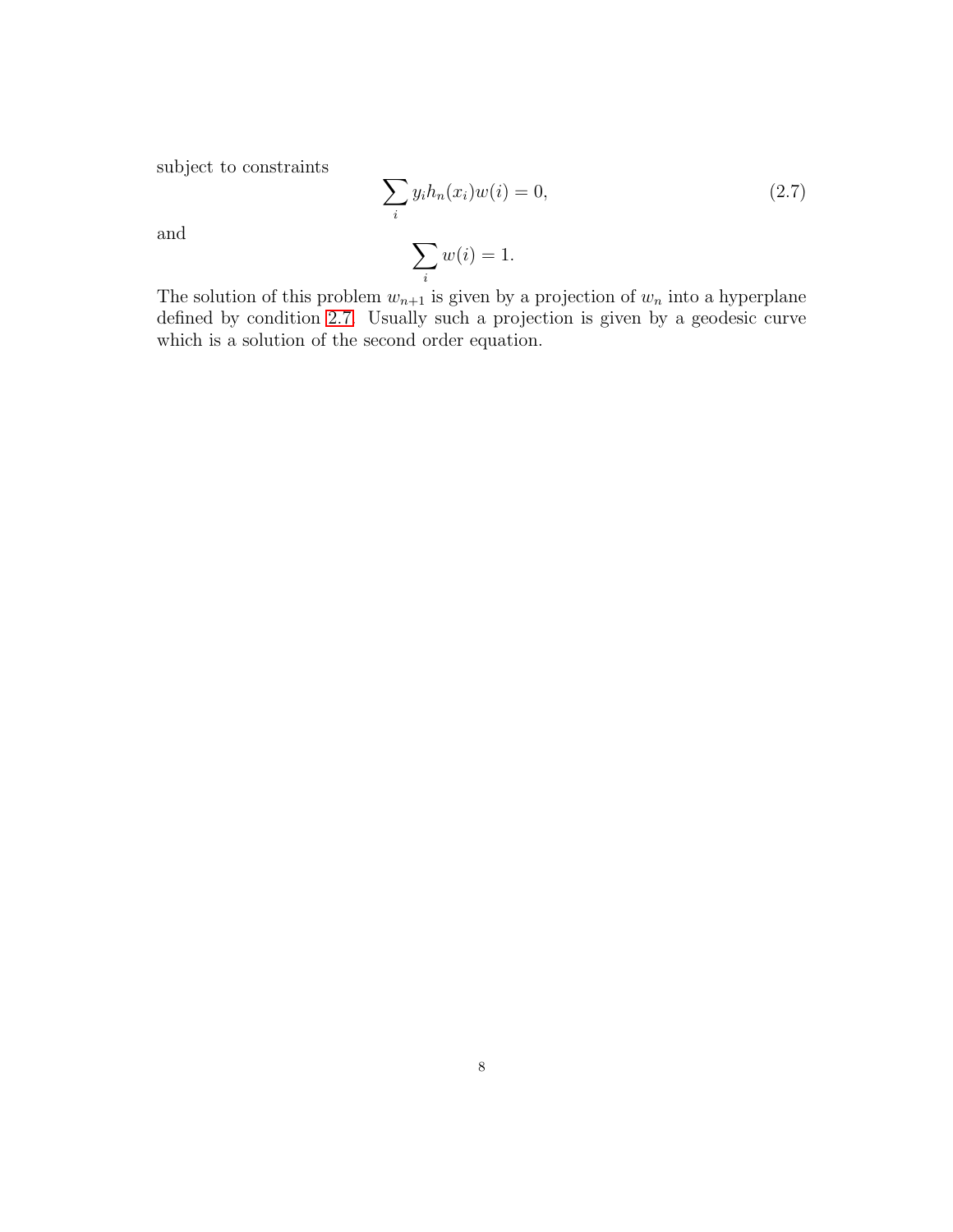## 3. Continuous time AdaBoost flow.

<span id="page-8-0"></span>The first observation of our paper can be described as follows. We will write a gradient flow which is a system of the first order equations. The solution of these equations is a continuous curve which connects  $w_n$  and  $w_{n+1}$ . The time it takes for the trajectory of the gradient flow to travel from  $w_n$  to  $w_{n+1}$  is exactly the weight  $t_n$ . In order to write such a gradient flow we use the metrics which arises from the KL divergence and a potential function associated with  $h_n$ .

<span id="page-8-1"></span>3.1. Differential equations for the AdaBoost flow. In this section we introduce a continuous time AdaBoost flow on the  $\mathcal{H} \times W$ . Namely we construct a family of combined classificators  $H_t$  and measures  $w_t$ , for all  $t, 0 \le t \le T$ . Naturally,

$$
H(x_1), H(x_2), ..., H(x_m), \qquad w(1), w(2), ..., w(m);
$$

are coordinates on  $\mathcal{H} \times W$ .

Let  $\gamma_t : [0, \infty) \to \Gamma$  be a function with finite number of values on any finite interval and let it be continuous from the right with respect to the discrete topology on Γ. We choose a vector field constant on  $\mathcal{H}_{w_t}$  as in discrete case, *i.e.* 

$$
v(H_t, w_t) = h_{\gamma_t}
$$

In this language the AdaBoost flow differential equations are the following

<span id="page-8-3"></span>
$$
\frac{d}{dt}H(x_k) = v(H_t, w_t)(x_k), \qquad k = 1, 2, ..., m; \qquad (3.1)
$$

.

<span id="page-8-2"></span>
$$
\frac{d}{dt} w_t(k) = -y_k v(H_t, w_t)(x_k) w_t(k) + \sigma_t w_t(k), \qquad k = 1, 2, ..., m; \qquad (3.2)
$$

where  $\sigma_t = \sigma_{w_t} = \sum_{p=1}^m y_p v(H_t, w_t)(x_p) w_t(p)$ . It can be checked easily that the quantity

 $w(1) + w(2) + \ldots + w(m)$ 

is an integral of motion. Therefore, the orbits of the AdaBoost flow remain on the simplex  $W$  for all times.

Differential equation allows us to define the AdaBoost flow when the weak classifiers take arbitrary real values, *i.e.* we assume that  $h_{\gamma}: X \to R^1$ ; for any  $h_{\gamma} \in \mathcal{H}_0$ . The solution of the differential equations with a fixed  $\gamma_t$  is a straight line motion

$$
H_t = H_0 + t \times v(H_0, w_t);
$$

and the measure is

$$
w_t(k) = \frac{w_0(k)e^{-ty_kv(H_0, w_0)(x_k)}}{\sum_{p=1}^m w_0(p)e^{-ty_pv(H_0, w_0)(x_p)}}, \qquad k = 1, 2, ..., m.
$$

The equations for  $w_t(k)$ ,  $k = 1, ..., m$ ; coincide with the equations for spectral weights in [\[10\]](#page-22-7) and [\[19\]](#page-22-10). In the case of Toda lattice all the numbers  $y_kv(H_t, w_t)(x_k)$ are distinct for different k. They are the simple spectrum of the Jacobi matrix. Here the situation is different. In the case of weak classifiers which take only two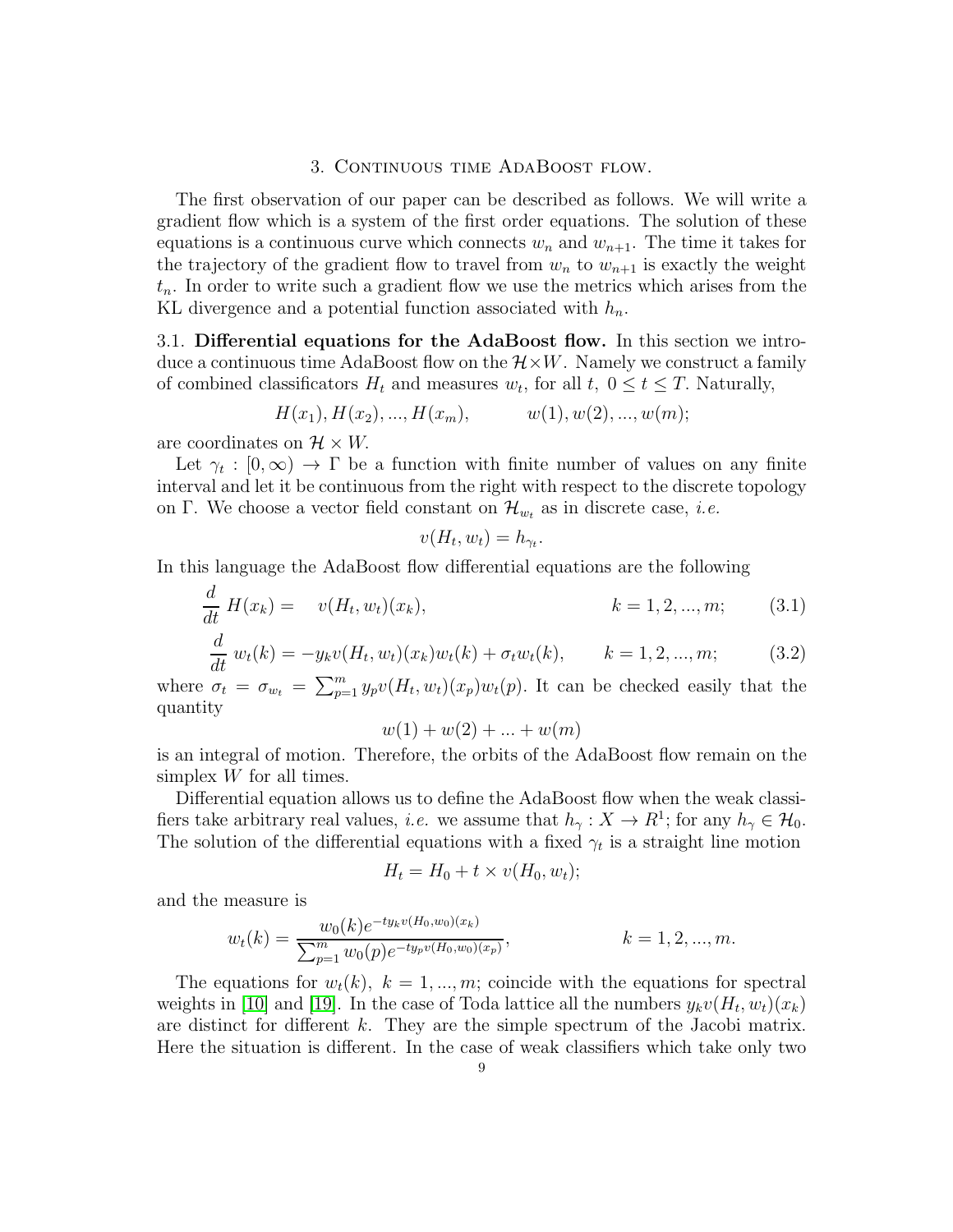values +1 and -1, the components  $y_kv(H_t, w_t)(x_k)$  of the vector field also take only these two possible values.

Now we want to write the equations [3.2](#page-8-2) in a different form. This new form will be used in section 3.7. The measure  $w$  can be defined in terms of the potential function f as  $w_t(k) = e^{-f_t(k)}$ ,  $k = 1, ..., m$ . Then we can write [3.2](#page-8-2) as

<span id="page-9-0"></span>
$$
\frac{d}{dt} f_t(k) = y_k v(H_t, w_t)(x_k) - \sigma_t, \qquad k = 1, 2, ..., m; \qquad (3.3)
$$

What are the orbits of the AdaBoost flow on the simplex  $\mathcal{W}$ ? Let weak classifiers take values  $\{+1, -1\}$ . Define

$$
W^{+} = w_0 \{ i : y_i h(x_i) = 1 \},
$$
  

$$
W^{-} = w_0 \{ i : y_i h(x_i) = -1 \} > 0;
$$

and

$$
U(t) = \frac{1}{W^+ + e^{2t}W^-}, \qquad t \ge 0.
$$

**Lemma 3.1.** *Assume that the AdaBoost flow runs for all*  $t \geq 0$  *with the fixed*  $v(H_t, w_t)$  *i.e. it comes from a fixed single classifier*  $h$ *. Then for* 

$$
w_t = \mathcal{L}[w_0] + \mathcal{D}[w_0]U(t),
$$

*where the vectors*  $\mathcal{L}[w_0]$  *and*  $\mathcal{D}[w_0]$  *are defined by the following formulas:* 

$$
\mathcal{L}[w_0](i) = \begin{cases} 0 & y_i h(x_i) = 1 \\ \frac{w_0(i)}{W^-} & y_i h(x_i) = -1 \end{cases} \qquad i = 1, ..., m;
$$
  

$$
\mathcal{D}[w_0](i) = \begin{cases} w_0(i) & y_i h(x_i) = 1 \\ -\frac{W^+}{W^-} w_0(i) & y_i h(x_i) = -1 \end{cases} \qquad i = 1, ..., m;
$$

*Proof.* Substitute explicit expression for the flow into the formulas.  $\Box$ 

Since for  $t \geq 0$ ,  $U(t) \in (0,1]$ , the orbit of the point  $w_0$  under the AdaBoost flow is a semi-interval between the points  $w_0$  and  $\mathcal{L}(w_0)$ . Moreover, as  $t \to +\infty$ ,  $w_t \to \mathcal{L}[w_0],$  *i.e.* the AdaBoost flow transports the measure towards the points where the classificator makes an error.

Now let weak classifiers take values in  $\{-1, 0, +1\}$ . Define:

$$
W^0 = w_0\{i : h(x_i) = 0\}.
$$

Let us assume  $0 < W^0 < 1$  . Define:

$$
Z(t) = W^+e^{-t} + W^-e^t + W^0
$$

$$
\alpha(t) = \frac{e^{-t}}{Z(t)},
$$

$$
\beta(t) = \frac{1}{Z(t)}.
$$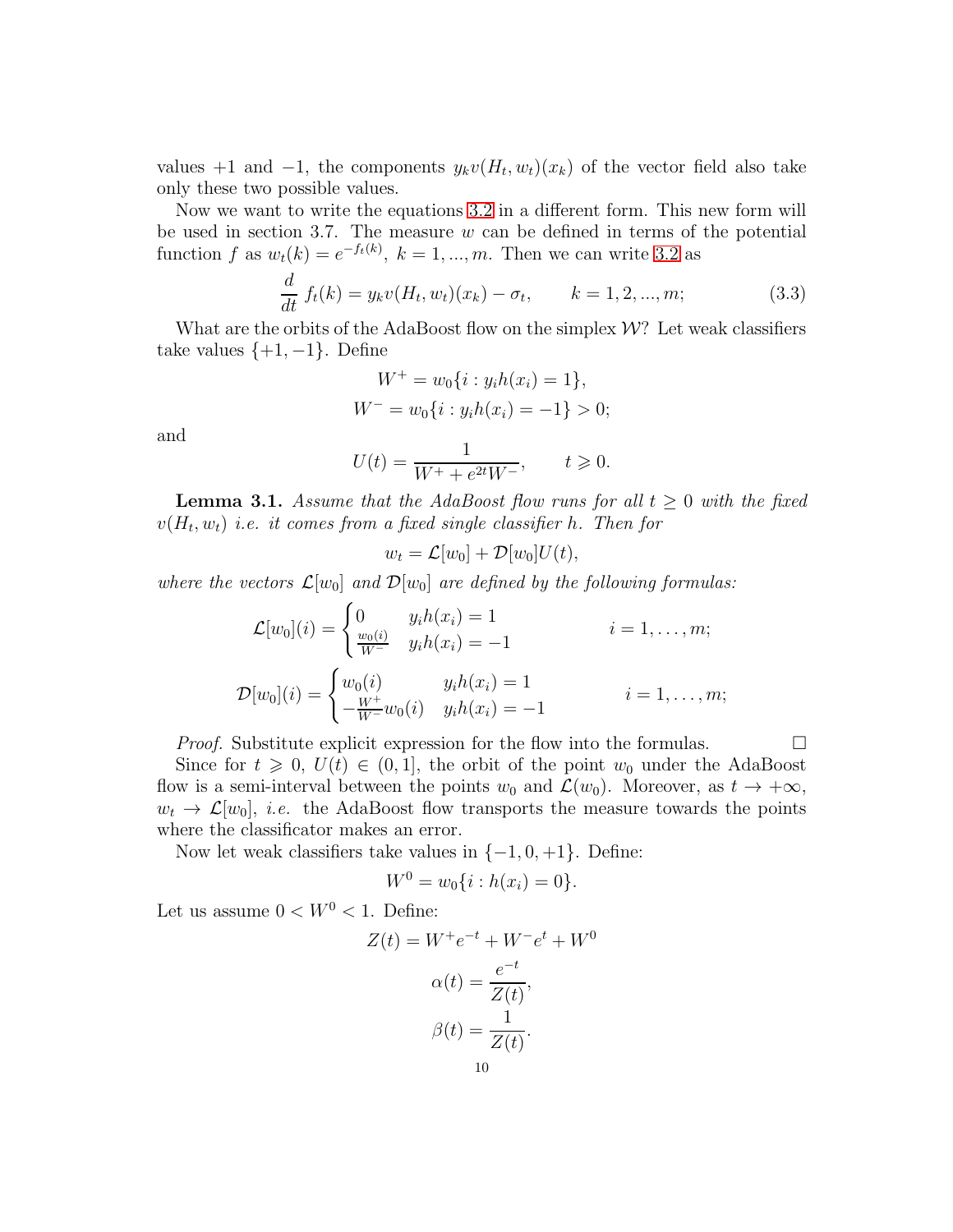**Lemma 3.2.** *For any*  $t \geq 0$ *,* 

$$
w_t = \mathcal{L}[w_0] + \mathcal{D}^+[w_0]\alpha(t) + \mathcal{D}^0[w_0]\beta(t),
$$

*where the vectors*  $\mathcal{D}^+[w_0]$  *and*  $\mathcal{D}^0[w_0]$  *are defined as:* 

$$
\mathcal{L}[w_0](i) = \begin{cases} \frac{w_0(i)}{W^-} & y_i h(x_i) = -1 \\ 0 & otherwise \end{cases} \qquad i = 1, \dots, m;
$$

$$
\mathcal{D}^+[w_0](i) = \begin{cases} w_0(i) & y_i h(x_i) = 1 \\ 0 & h(x_i) = 0 \\ -\frac{W^+}{W^-} w_0(i) & y_i h(x_i) = -1 \end{cases} \quad i = 1, ..., m;
$$
  

$$
\mathcal{D}^0[w_0](i) = \begin{cases} 0 & y_i h(x_i) = 1 \\ w_0(i) & h(x_i) = 0 \\ -\frac{W^0}{W^-} w_0(i) & y_i h(x_i) = -1 \end{cases} \quad i = 1, ..., m.
$$

*Moreover, functions*  $\alpha$  *and*  $\beta$  *satisfy the equation* 

$$
a\alpha^2 + d\alpha\beta + b\beta^2 - \alpha = 0,
$$

*where*  $a = W^+$ ,  $b = W^-$  *and*  $d = W^0$ .

*Proof.* The equations follow from the obvious relations

$$
\frac{\alpha}{\beta^2} = Ze^{-t},
$$
  

$$
\alpha - \frac{1}{a} = -\frac{b}{a} \frac{1}{Ze^{-t}} - \frac{d}{a} \frac{1}{Z}.
$$

 $\Box$ 

As in the first case when classifier takes only two values,  $w_t \to \mathcal{L}[w_0]$  when  $t \to +\infty$ . In the present case with three values, the orbit of  $w_0$  lies in a two dimensional plane on a second degree algebraic curve.

Lemma 3.3. *Assume that the AdaBoost flow runs on the infinite time interval* with the same  $v(H_t, w_t)$  *i.e.* it comes from the same classificator. Let

$$
V_{\max} = \max_{k} y_k v(H_t, w_t)(x_k)
$$
 and 
$$
V_{\min} = \min_{k} y_k v(H_t, w_t)(x_k).
$$
  
Then,  $\frac{d}{dt}\sigma(t) < 0$  and  $\lim_{t \to -\infty} \sigma(t) = V_{\max}$ ,  $\lim_{t \to +\infty} \sigma(t) = V_{\min}$ .

*Proof.* By Jensen's inequality and the strict convexity of the function  $x^2$ , we get

$$
\frac{d}{dt}\sigma(t) = \sum_{p=1}^{m} y_p v(H_t, w_t)(x_p) [-y_p v(H_t, w_t)(x_p) w_t(p) + \sigma_t w_t(p)] =
$$
\n
$$
= -\sum_{p=1}^{m} [y_p v(H_t, w_t)(x_p)]^2 w_t(p) + \sigma_t^2 < 0;
$$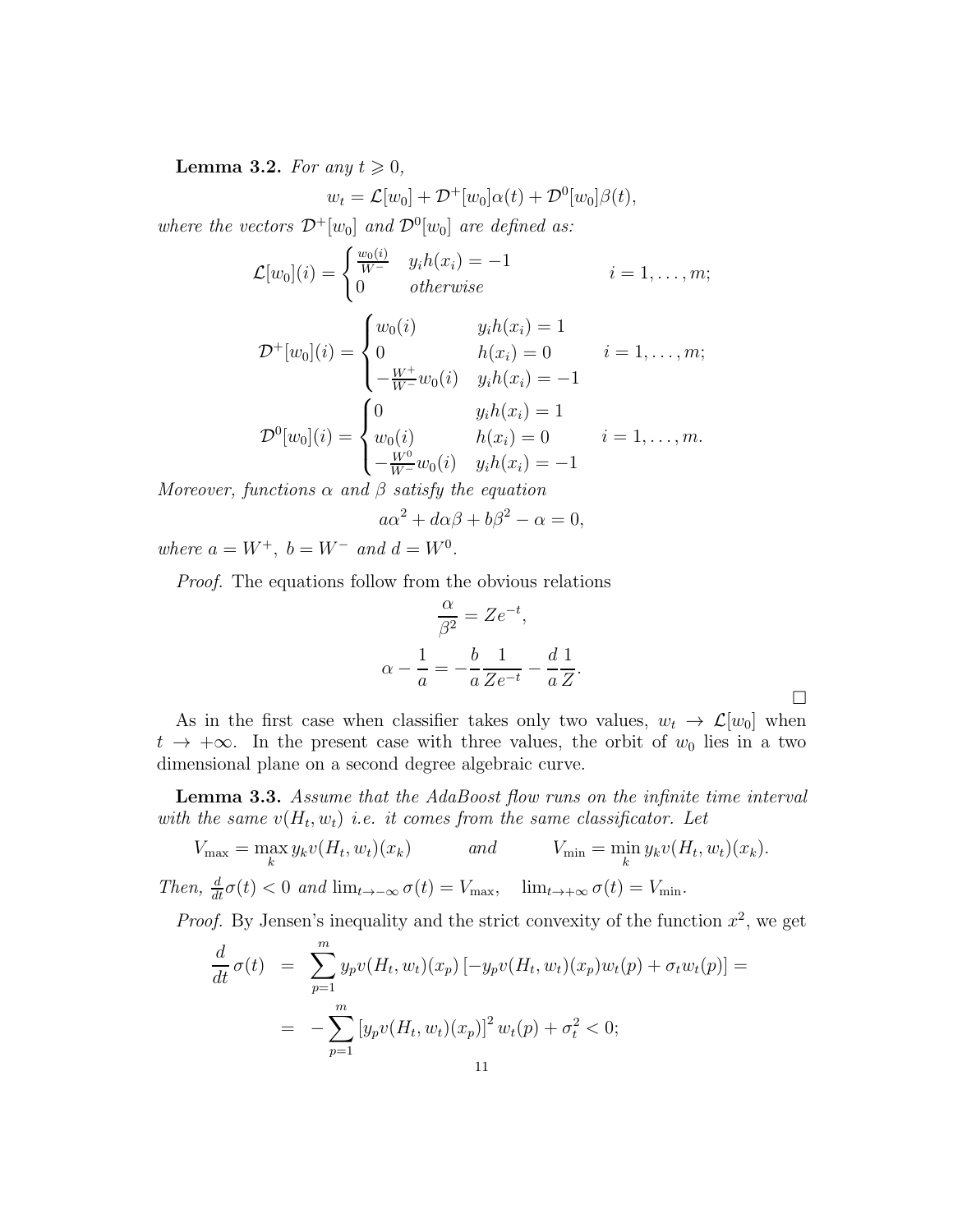The rest can be proved easily.

The next result for the Lyapunov function is central for our discussion. This identity is a continuum analog of [2.6.](#page-6-2)

**Theorem 3.4.** *If*  $p < t$ *, then* 

$$
\log \mathcal{E}(H_t, w_p) - \log \mathcal{E}(H_p, w_t) = -\int_p^t \sigma_s ds.
$$

*Proof.* Assume that the AdaBoost flow runs on the time interval  $[p, t]$  with the same  $v(H_s, w_s)$  *i.e.* it comes from the same classificator  $h_\gamma$ . In general, the interval  $[p, t]$  can be split into subintervals with this property. Differential equations imply two identities

$$
H_t = H_p + \int_p^t v(H_s, w_s) ds;
$$

on such subintervals, and for any  $k = 1, ..., m$ ;

$$
w_t(k) = w_p(k) e^{-\int_p^t y_k v(H_s, w_s)(x_k) ds} e^{\int_p^t \sigma_s ds}.
$$

Therefore,

$$
\mathcal{E}(H_t, w_p) = \sum_k w_p(k) e^{-y_k H_t(x_k)} = \sum_k w_p(k) e^{-\int_p^t y_k v(H_s, w_s)(x_k) ds} e^{-y_k H_p(x_k)} =
$$
  
= 
$$
\sum_k w_t(k) e^{-\int_p^t \sigma_s ds} e^{-y_k H_p(x_k)} = \mathcal{E}(H_p, w_t) e^{-\int_p^t \sigma_s ds}.
$$

Using the fact that,  $\mathcal{E}(H_0, w_p) = 1$ , we obtain the analog of [2.4](#page-5-1)

$$
\frac{d}{dt}\log \mathcal{E}(H_t, w_0) = -\sigma_t,\tag{3.4}
$$

and the analog of [2.5](#page-6-3)

<span id="page-11-1"></span>
$$
\mathcal{E}(H_T, w_0) = e^{-\int_0^T \sigma_s ds}.
$$
\n(3.5)

The last identity implies that one should try to choose  $\gamma_t$  so that  $\sigma_t$  is maximal along the path. In fact, there are a few choices. As it will be shown below, they correspond to the discrete AdaBoost algorithms, the arc-gv algorithm and the AdaBoost with varying confidence level.

<span id="page-11-0"></span>3.2. Embedding of the discrete AdaBoost into the AdaBoost flow. In this section we assume that all weak classifiers  $h_{\gamma}$ ,  $\gamma \in \Gamma$ ; take only two values  $-c$  and  $+c, c > 0$ . The formulas obtained in this section will be generalized for the case of classificators with varying confidence level. For each classificator, we define

$$
W^- = w_0\{i : y_i h_\gamma(x_i) = -c\} \qquad W^+ = w_0\{i : y_i h_\gamma(x_i) = +c\}.
$$

We also assume that  $1/2 < W^+ < 1$ .

 $\Box$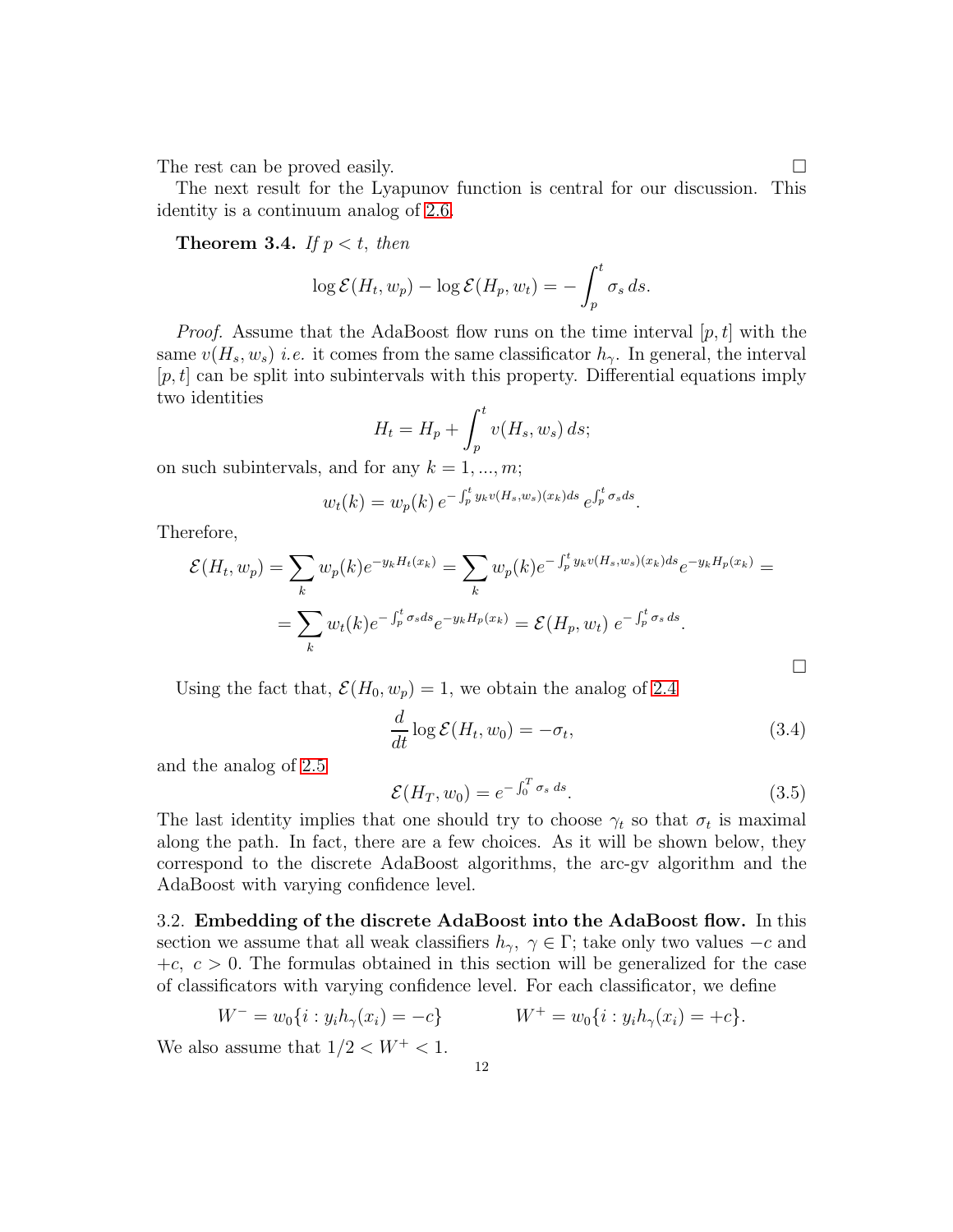<span id="page-12-3"></span>**Theorem 3.5.** Let the AdaBoost flow runs up to time  $\Delta$  with fixed  $v(H_t, w_t)$ *i.e. it comes from a fixed classificator*  $h_{\gamma}$ . Then,

*(i)* For any  $\Delta > 0$ ,

<span id="page-12-0"></span>
$$
e^{-\int_0^\Delta \sigma_s ds} \ge 2\sqrt{W^+ W^-}.\tag{3.6}
$$

*(ii) The equality in [3.6](#page-12-0) holds if and only if*

<span id="page-12-1"></span>
$$
\Delta = \frac{1}{2c} \log \frac{W^+}{W^-}.\tag{3.7}
$$

*(iii)* The equality in [3.6](#page-12-0) holds for some  $\Delta > 0$  if and only if  $\sigma_{\Delta} = 0$ .

*Proof.* (i.) By [3.5,](#page-11-1)

$$
e^{-\int_0^{\Delta} \sigma_s ds} = \sum_{k=1}^m w_0(k) e^{-\Delta y_k v(x_k)} = W^+ e^{-\Delta c} + W^- e^{\Delta c}.
$$

Inequality [3.6](#page-12-0) follows from the inequality between the arithmetic and geometric means.

(ii.) Write,

$$
Z(\Delta, c) = e^{-\int_0^{\Delta} \sigma_s ds}.
$$

If left hand side of [3.6](#page-12-0) attains its minimum and equality holds, then

$$
\frac{\partial Z}{\partial \Delta} = 0.
$$

This implies the formula [3.7.](#page-12-1) The converse statement can be checked directly.

(iii.) The condition  $\sigma_{\Delta} = 0$  means that

$$
\sigma_{\Delta} = W^- e^{\Delta c} - W^+ e^{-\Delta c} = 0,
$$

This is equivalent to [3.7](#page-12-1) and so to [3.6](#page-12-0) as well.  $\Box$ 

To explain the connection between continuous time system and the AdaBoost algorithm we assume that  $c = 1$ . One can define the values of the control  $\gamma_t$ :  $[0, +\infty) \to \Gamma$ , recurrently by the following procedure. Given  $w_0$  and for  $t_{-1} = 0$ , define

<span id="page-12-2"></span>
$$
\gamma_0 = \gamma_{t-1} = \arg\min_{\gamma \in \Gamma} W^-(h_\gamma, w_0). \tag{3.8}
$$

Supposed that  $W^- = W^-(h_{\gamma_0}, w_0) < 1/2$ . Then  $\sigma_0 = W^+ - W^- > 0$  decays with time. The AdaBoost flow runs with this  $\gamma_0$  until the time  $t_0 = \Delta$ ; that can be computed from [3.7.](#page-12-1) Note that  $\sigma_{\Delta} = 0$ . Therefore, we define  $\gamma_t = \gamma_0$  for  $t \in [0, t_0)$ . It is interesting to check that

$$
w_{t_0}\{i: y_i h_{\gamma_0}(x_i) < 0\} = \frac{1}{2}.
$$

For the next step one should look for a new solution of the minimization problem [3.8](#page-12-2) with  $w_0$  replaced by  $w_{t_0}$ , *etc.*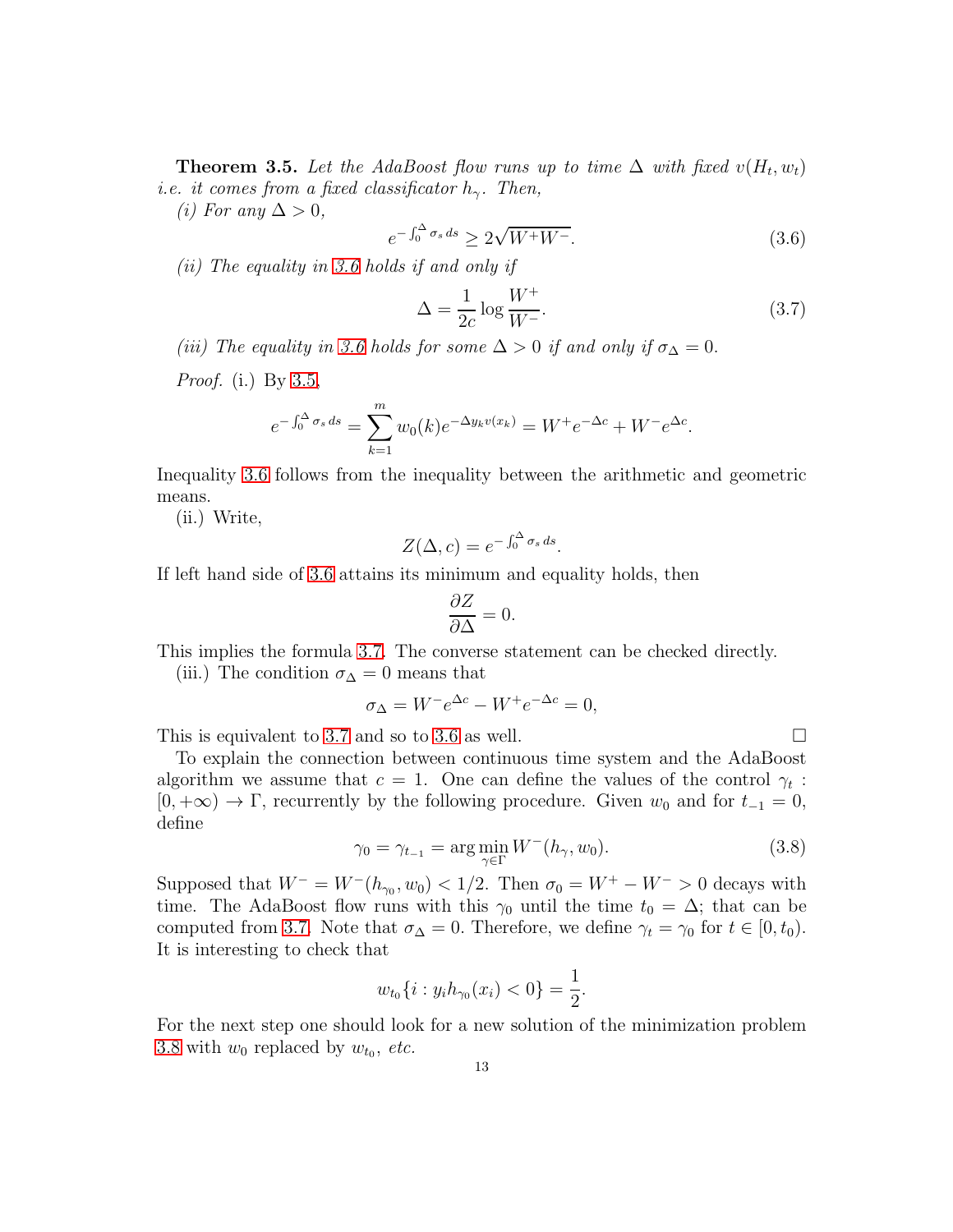In general, put  $t_n = \sum_{p=0}^n \Delta_p$ , for  $n \geq 1$ . The corresponding control and errors are

$$
\gamma_{t_{n-1}} = \arg\min_{\gamma \in \Gamma} W^-(h_{\gamma}, w_{t_{n-1}}),
$$

and  $W_n^- = W^-(h_{\gamma_{t_{n-1}}}, w_{t_{n-1}}) < 1/2$ . The intervals  $\Delta_n$  are determined from [3.7:](#page-12-1)

$$
\Delta_n = \frac{1}{2c} \log \frac{W_n^+}{W_n^-} = \frac{1}{2} \log \frac{1 + 2\beta_{t_{n-1}}}{1 - 2\beta_{t_{n-1}}},
$$

where

$$
W_n^- = W^-(h_{\gamma_{t_{n-1}}}, w_{t_{n-1}}) = \frac{1}{2} - \beta_{t_{n-1}}.
$$

It is easy to see that

$$
w_{t_n}\{i : h_{\gamma_{t_{n-1}}}(x_i)y_i = -1\} = \frac{1}{2}.
$$

The sequence of  $(H_n, w_n) = (H_{t_n}, w_{t_n})$  is also a trajectory of the discrete AdaBoost algorithm.

<span id="page-13-0"></span>3.3. Embedding of the arc-gv algorithm into the AdaBoost flow. First we formulate a version of the discrete algorithm, see [\[4\]](#page-22-4).

Assume that we have a classifier

$$
H = \sum_{k=0}^{n} t_k h_k,
$$

where  $t_k > 0$  and  $h_k \in \mathcal{H}_0$ , for  $k = 0, \ldots, n$ . Introduce the norm,

$$
||H|| = \sum_{k=0}^{n} t_k;
$$

together with the normalized margin of the function H at the point  $(x, y) \in X \times$  $\{-1, +1\}$ 

$$
m(x, y; H) = y \frac{H(x)}{\|H\|},
$$

and the minimal margin

$$
\mu(H) = \min_{(x,y)\in TS} \{m(x,y;H)\}.
$$

Let  $\mu(0) = -1$  and note the obvious properties of  $\mu(H)$ . First,  $-1 \le \mu(H) \le 1$ . Second,  $\mu(H) = -1$  if and only if there exists  $(x, y) \in TS$  such that  $h_k(x) \neq y$ for all  $k = 0, \ldots, n$ , *i.e.* there is a point that all weak classifiers constituting H, make on error or  $H = 0$ . Third, assume, that  $\mu(H) = 1$ , then for all  $(x, y) \in TS$ one has  $h_k(x) = y$ , where  $k = 0, \ldots, n$ ; in other words all weak classifiers are able to separate points without error. We assume that there are no such classifiers at all and  $\mu(H) < 1$ . Fourth,  $\mu(H) > 0$  if and only if for all  $(x, y) \in TS$  one has  $yH(x) > 0$ , *i.e.* all points are classified correctly by the function H.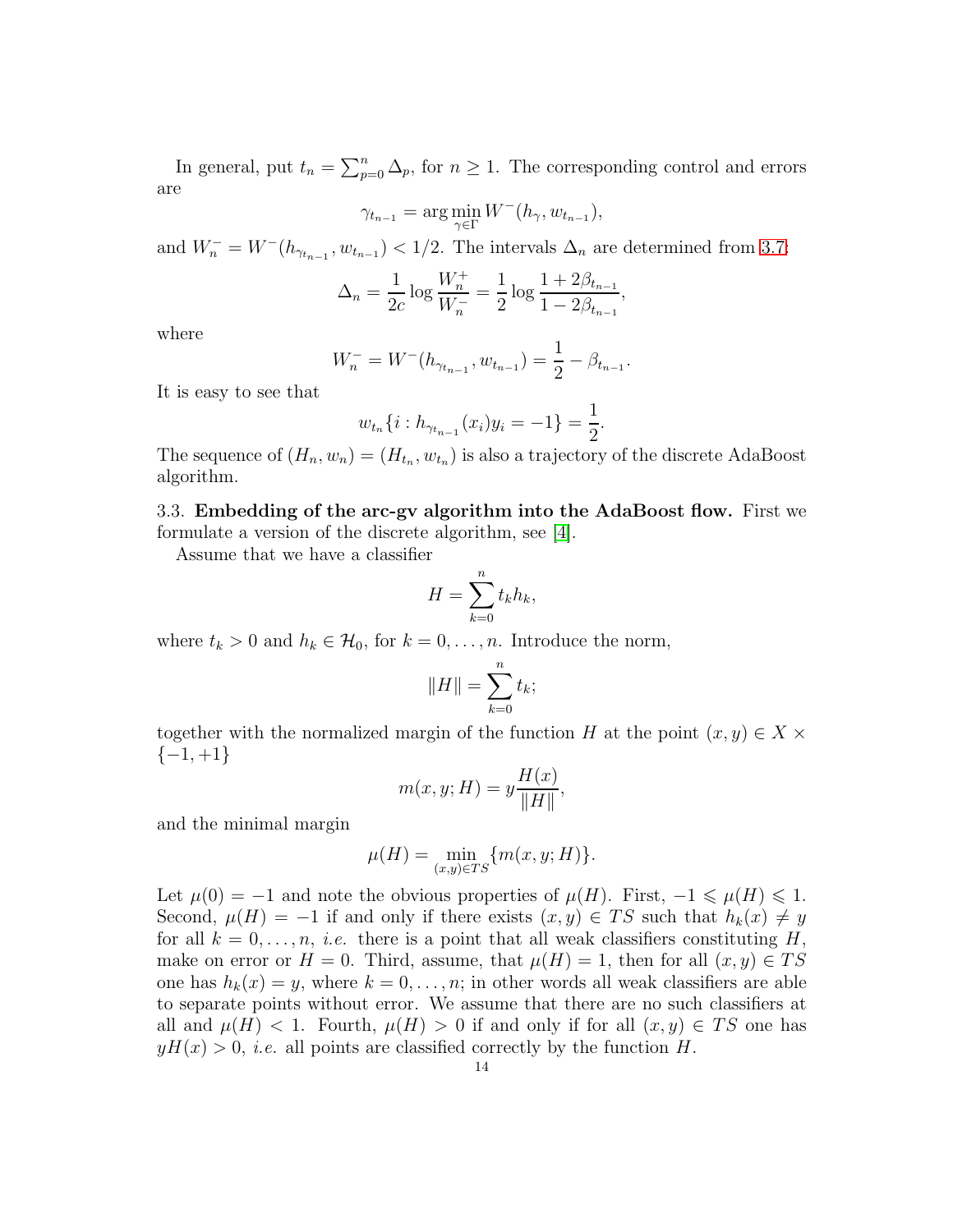Now we describe the arc-gv algorithm itself.

Initialization,

- $H_{-1} = 0$ ,
- $w_0(i) = \frac{1}{m}, i = 1, \ldots, m,$
- $\tilde{t} \gg 1$  regularization parameter (large positive number).
- For  $n = 0, \ldots$

For  $n = 0, 1, ...$ ,

- Choose a weak classifier  $h_{\gamma_n} \in \mathcal{H}_0$ :  $W^-(h_{\gamma_n}, w_n) < \frac{1}{2}$  $\frac{1}{2}$ ;
- $\beta_n = \frac{1}{2} W^-(h_{\gamma_n}, w_n);$
- $\mu_{n-1} = \mu(H_{n-1});$
- Determine the weight:  $t_n = \min\{\tilde{t}, \frac{1}{2}\ln(\frac{1+2\beta_n}{1-2\beta_n}) \frac{1}{2}\}$  $\frac{1}{2}\ln(\frac{1+\mu_{n-1}}{1-\mu_{n-1}})\};$
- If  $t_n \leq 0$ , then the algorithm stops;
- Update the measure:  $w_{n+1}(i) = \frac{1}{Z_n} \exp(-t_n y_i h_{\gamma_n}(x_i)) w_n(i);$
- $H_n = H_{n-1} + t_n h_{\gamma_n}$ .

The formula for the weight  $t_n$  appears, see [\[4\]](#page-22-4), from the following optimization problem: minimize in  $t \in [0; \tilde{t}]$  the function

$$
\Theta(t) = \sum_{i=1}^{m} w_n(i) e^{t(-y_i h_{\gamma_n}(x_i) + \mu_{n-1})}.
$$

As for the AdaBoost, one finds an exact formula for the optimal t by differentiation. Moreover, for  $\mu_{n-1} \neq \pm 1$ :

$$
Z_n = \sqrt{W_n^- W_n^+} \left( \sqrt{\frac{1 - \mu_{n-1}}{1 + \mu_{n-1}}} + \sqrt{\frac{1 + \mu_{n-1}}{1 - \mu_{n-1}}} \right),
$$
  

$$
w_{n+1} \{ i : h_{\gamma_n}(x_i) \neq y_i \} = \frac{1 - \mu_{n-1}}{2}.
$$

The embedding of arc-gv into AdaBoost flow is the same as for the discrete AdaBoost algorithm. Note that:

$$
\mu_t = \mu(H_t) = \frac{1}{t} \min_{(x,y) \in TS} \{ yH_t(x) \}.
$$

The formulas for embedding are similar:

$$
H_0 = 0;
$$
  

$$
\Delta'_n = \min\{\overline{\Delta}, \frac{1}{2}\ln\left(\frac{1+2\beta_{t_{n-1}}}{1-2\beta_{t_{n-1}}}\right) - \frac{1}{2}\ln\left(\frac{1+\mu_{t_{n-1}}}{1-\mu_{t_{n-1}}}\right)\}, \quad n \ge 0;
$$

where  $\overline{\Delta}$  is a large fixed number. If at some moment  $\Delta'_n \leq 0$ , then the algorithm stops.

The general picture is as follows: At the beginning, when  $\mu_{t_n} = -1$ , we switch classifiers at the equal intervals  $\overline{\Delta}$ . Then  $\mu_t > -1 + \epsilon$  and the algorithm starts to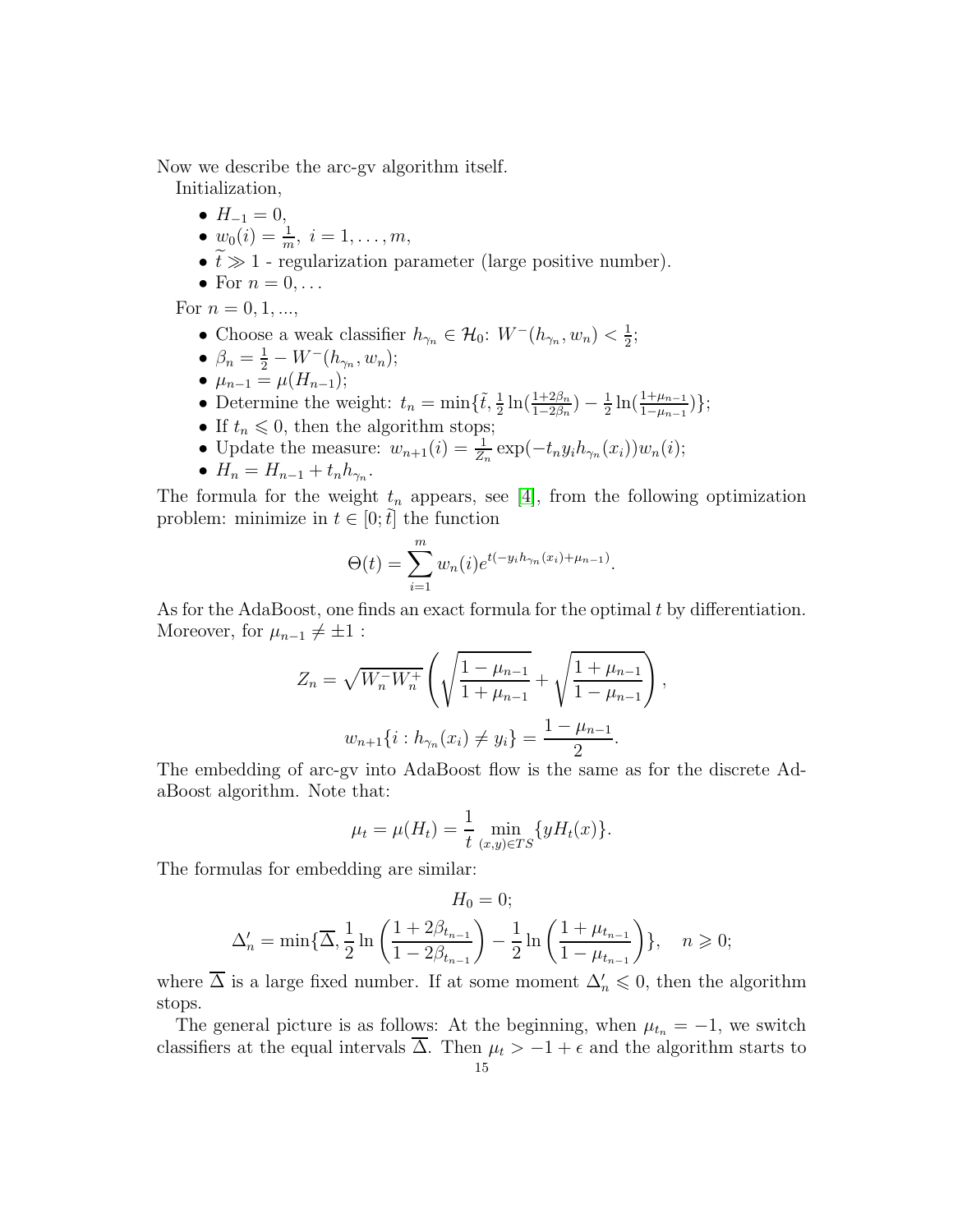switch at smaller intervals than  $\overline{\Delta}$ , but bigger then prescribed by AdaBoost. That happens until  $\mu_t \leq 0$ . At some moment  $\mu_t = 0$  which is such that constructed classifier  $H_t$  learned how to separate points without error. Finally, as a protection from overfitting, the algorithms stops when  $\mu_{t_n} > 2\beta_{t_n}$ .

<span id="page-15-0"></span>3.4. Embedding of the CRP algorithm into the AdaBoost flow. In this section we will show how confidence rated prediction (CRP) of Schapire and Singer, [\[14\]](#page-22-5), can be embedded into the AdaBoost flow. Let the set of all values of  $h_{\gamma}$  be  $c_j, \, j = 1, ..., p;$  and take

$$
W^{+,j} = w_0\{i : h_{\gamma}(x_i) = c_j, y_i = +1\},\
$$

and

$$
W^{-,j} = w_0\{i : h_{\gamma}(x_i) = c_j, y_i = -1\}.
$$

**Theorem 3.6.** *Fix some*  $\Delta > 0$ *. Let the AdaBoost flow runs up to time*  $t = \Delta$ *with fixed*  $v(H_s, w_s)$  *i.e. it comes from the fixed classifier*  $h_\gamma$ .

*(i)* Let  $W^{+,j} W^{-,j} > 0$  for all  $j = 1, ..., p$ ; then for any  $c_j$ 

<span id="page-15-1"></span>
$$
e^{-\int_0^{\Delta} \sigma_s ds} \ge \sum_{j=1}^p 2\sqrt{W^{+,j} W^{-,j}}.
$$
 (3.9)

*(ii) Let*  $W^{+,j}W^{-,j} > 0$  *for all*  $j = 1, ..., p$ ; *then the equality holds in* [3.9](#page-15-1) *if and only if*

$$
c_j = \frac{1}{2\Delta} \log \frac{W^{+,j}}{W^{-,j}}, \qquad j = 1, ..., p;
$$

*in which case*  $\sigma_{\Delta} = 0$ *.* 

*(iii)* Let  $W^{+,j} W^{-,j} > 0$  for all  $j = 1, ..., p'$ ; and  $W^{+,j} W^{-,j} = 0$  for all  $j =$  $p' + 1, ..., p;$  *and if* 

$$
c_j = \frac{1}{2\Delta} \log \frac{W^{+,j}}{W^{-,j}}, \qquad j = 1, ..., p';
$$

*then for any*  $\epsilon > 0$ 

$$
e^{-\int_0^\Delta \sigma_s ds} \le \sum_{j=1}^{p'} 2\sqrt{W^{+,j} W^{-,j}} + \epsilon,
$$

*by an appropriate choice of*  $c_j$  *for all*  $j = p' + 1, ..., p$ .

*Proof.* (i) It can be verified directly that

$$
\int_0^{\Delta} \sigma_s ds = -\log \left[ \sum_{\substack{k=1 \ 16}}^m w_0(k) e^{-\Delta y_k v(x_k)} \right].
$$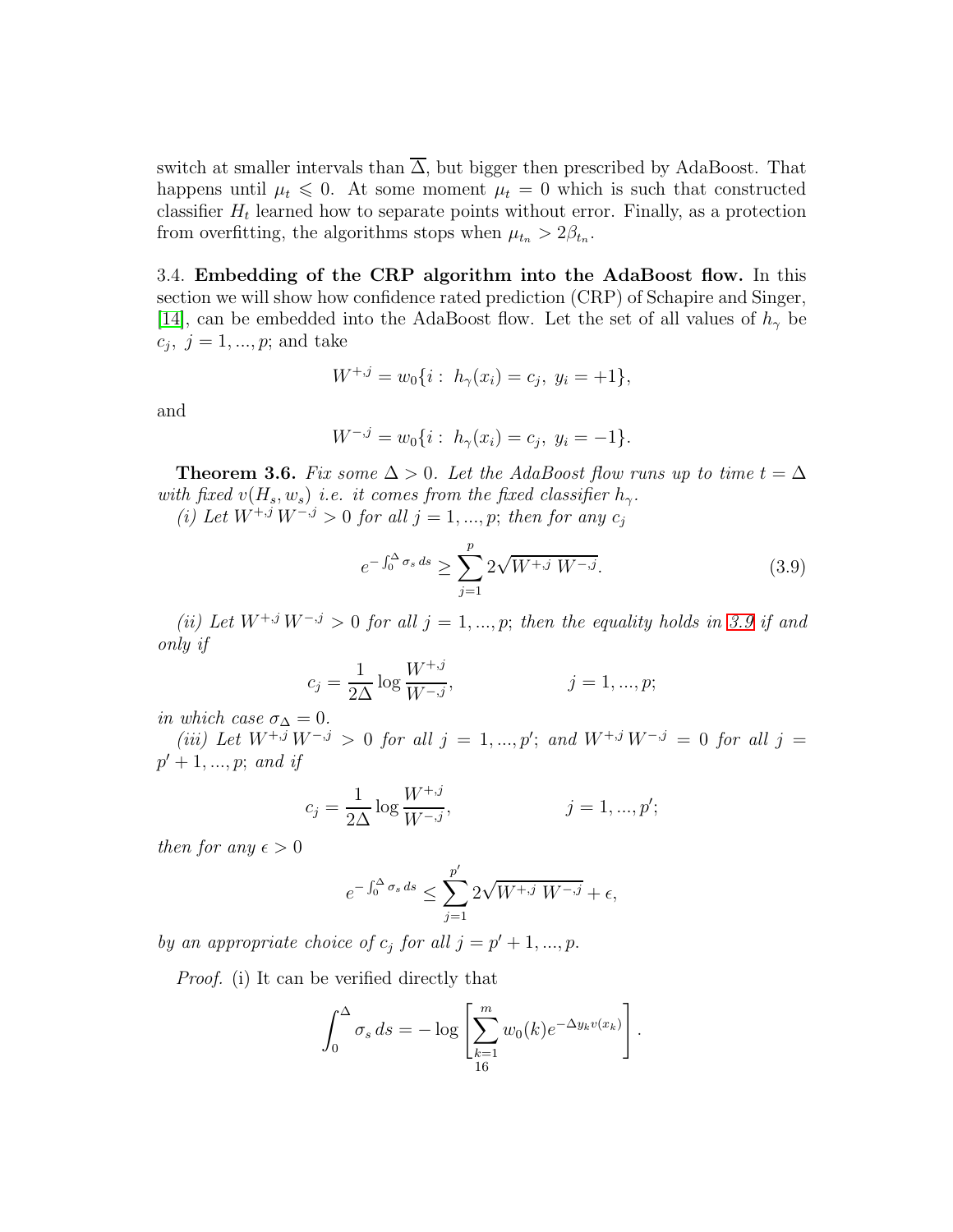Therefore,

$$
e^{-\int_0^{\Delta} \sigma_s ds} = \sum_{k=1}^m w_0(k) e^{-\Delta y_k v(x_k)} = \sum_{j=1}^p W^{+,j} e^{-\Delta c_j} + W^{-,j} e^{\Delta c_j}
$$

.

Inequality [3.9](#page-15-1) follows from the inequality between arithmetic and geometric means.

Parts *(ii)* and *(iii)* follow from this formula similar to the proof of Theorem  $3.5.$ 

The theorem suggests the following procedure. We put  $\Delta_p = 1$  for all  $p =$ 0, 1, 2, .... On each round of the boosting procedure, we pick  $h_{\gamma}$ ,  $\gamma \in \Gamma$ ; such that the corresponding sum

$$
Z = \sum_{j=1}^{p} 2\sqrt{W^{+,j} W^{-,j}},
$$

is minimal over the set of all weak classifiers. By adjusting the values of  $h_{\gamma}$  according to formulas of Theorem 3.7 we minimize the penalty function  $\mathcal E$  on this round in an optimal way.

Let us comment on the square roots which appear in the formula for Z. The set of all values of  $h_{\gamma}$  is a finite set  $c_j$ ,  $j = 1, ..., p$ . Therefore, we have two special points of  $p-1$  dimensional simplex of probability measures

$$
p^{+} = \frac{1}{W^{+}}(W^{+,1}, ..., W^{+,p}),
$$

and

$$
p^- = \frac{1}{W^-}(W^{-,1}, ..., W^{-,p}).
$$

It is apparent that

$$
Z = \sum_{j=1}^{p} 2\sqrt{W^{+,j} W^{-,j}} = 2\sqrt{W^+ W^-} B C(p^+, p^-).
$$

where  $BC(p, q)$  is a Bhattacharyya coefficient, [\[5\]](#page-22-11), the standard measure a separability of classes in classification.

<span id="page-16-0"></span>3.5. The AdaBoost Flow as a Gradient System. In this section we write equations [3.1–](#page-8-3)[3.2](#page-8-2) in the gradient form and obtain geometrical description of the algorithm.

A function  $D(v||w)$  where  $v, w \in W$  defined on a space  $W$ , is called a divergence function, [\[1\]](#page-22-12), when it satisfies the following conditions:

1) 
$$
D(v \parallel w) \geq 0
$$
.

2)  $D(v \mid w) = 0$ , when and only when  $v = w$ .

3) For small dw, Taylor expansion gives

$$
D(w + dw || w) \approx \frac{1}{2} \sum_{17} g_{ij} dw(i) dw(j),
$$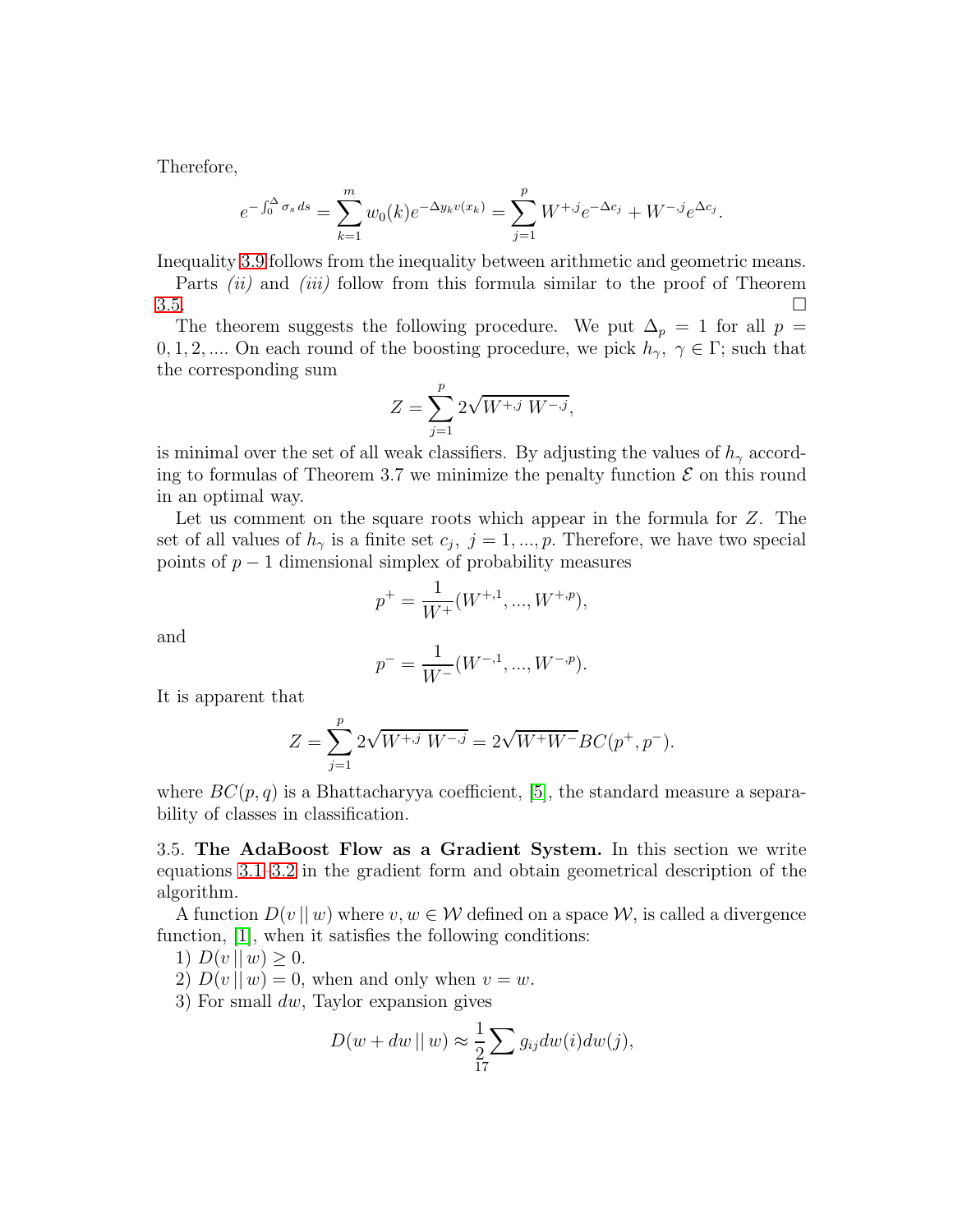where  $g_{ij} = g_{ij}(w)$  is a positive-definite matrix. A divergence is not a distance because it is not necessarily symmetric with respect to  $v$  and  $w$ , and it does not satisfy the triangular inequality.

The Kulback-Leibler divergence

$$
KL(v \mid w) = \sum_{k=1}^{m} v(k) \log \frac{v(k)}{w(k)}
$$

expanded near diagonal, see [\[1\]](#page-22-12), produces the metric

$$
g_{ij} = \frac{\delta_i^j}{w(i)}.
$$

Using substitution  $w_t(k) = r_t^2(k)$  and  $\lambda_t(k) = y_k v(H_t, w_t)(x_k)$  equations [3.2](#page-8-2) can be reduced to the form

$$
\frac{d}{dt} r_t(k) = -\frac{1}{2} (l_t(k) - \sigma_t) r_t(k), \qquad k = 1, 2, ..., m.
$$

Moser, [\[10\]](#page-22-7), noted that on the surface of the sphere

$$
\sum_{p=1}^{m} r_t^2(p) = 1, \qquad r_t(p) > 0;
$$

these equations can be put in the gradient form

$$
\frac{d}{dt} r_t(k) = -\frac{\partial V}{\partial r_t(k)}, \qquad k = 1, 2, ..., m;
$$

with

$$
V = \frac{\sum_{p=1}^{m} l_t(p) r_t^2(p)}{4 \sum_{p=1}^{m} r_t^2(p)}.
$$

From this fact we have immediately

Lemma 3.7. *Equations [3.2](#page-8-2) can be written in the gradient form*

$$
\frac{d}{dt} w_t(k) = -\nabla^k V = -\sum_{j=1}^m g^{kj} \frac{\partial V}{\partial w(j)}, \qquad k = 1, 2, ..., m;
$$

*with the metric* g kj *defined as*

$$
g^{kj} = \delta_k^j w_t(k),
$$

*and the potential function*

$$
V_h(w) = \frac{\sum_{p=1}^m l_t(p) w_t(p)}{\sum_{p=1}^m w_t(p)}.
$$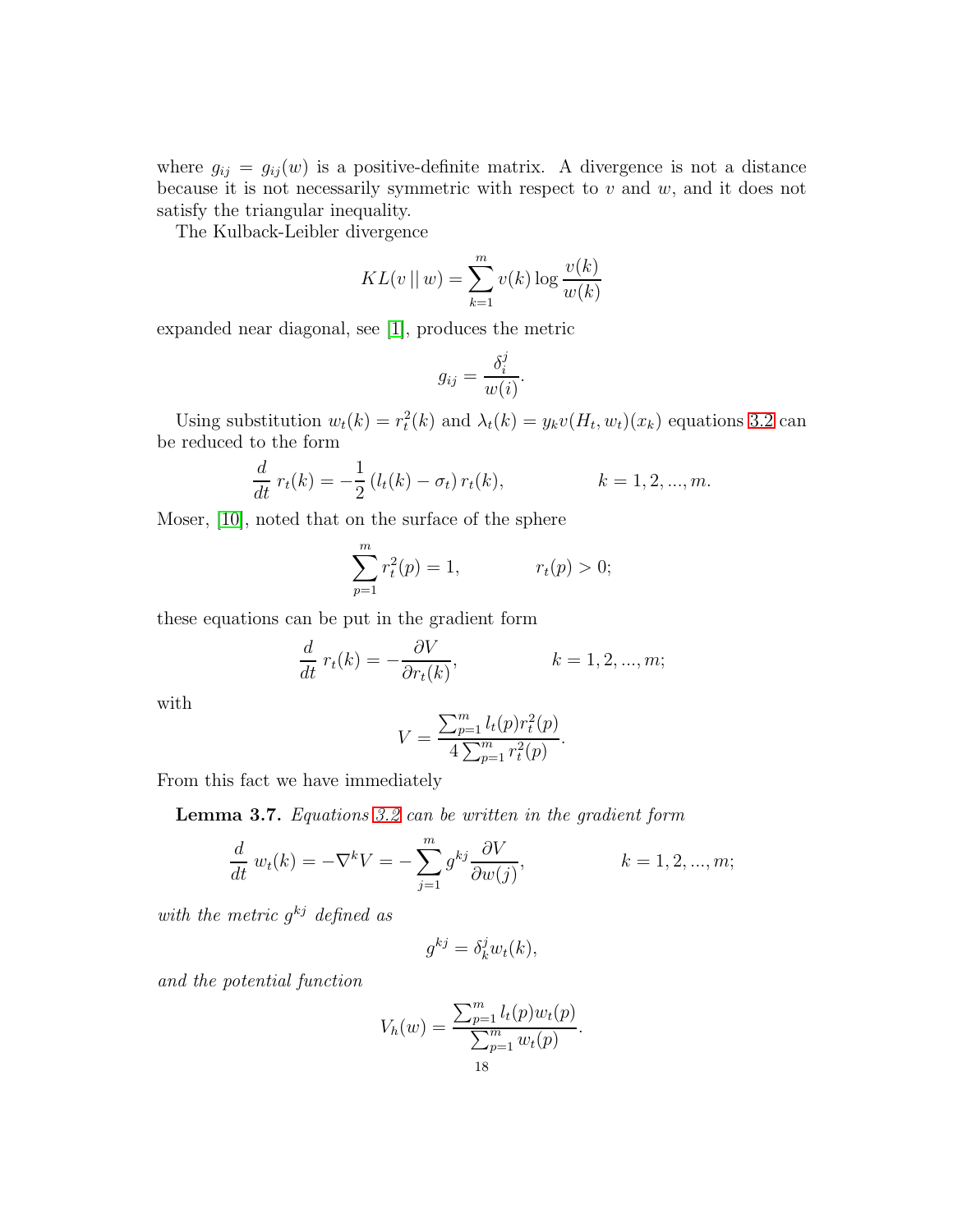In other words the Ada Boost flow on measures [3.2](#page-8-2) is a gradient flow produced by the function  $V_h$  with respect to the Kulback-Leibler metric. Now we can give an invariant geometric description of the AdaBoost algorithm.

Consider a foliation of  $R_+^m$ ,  $\mathcal{W} \in R_+^m$ , by level sets of the function

$$
V_h(w) = \frac{\sum_{p=1}^m y_p h(x_p) w(p)}{\sum_{p=1}^m w(p)}, \qquad w \in R_+^m.
$$

Namely, each leaf of the foliation is defined as

$$
\{w \in R_+^m : V_h(w) = c\},\
$$

where  $c$  is an arbitrary constant.

Initial step of the algorithm. Pick  $w_0$  and chose  $h_{\gamma_0}$  such that

 $V_{h_{\gamma_0}}(w_0) > 0$ 

takes maximal value. Namely,

$$
V_{h_{\gamma_0}}(w_0) = \max_{h_0 \in \mathcal{H}_0} V_{h_0}(w_0).
$$

Run the AdaBoost flow [3.1](#page-8-3)[–3.2](#page-8-2) with this  $h_{\gamma_0}$  until the moment  $t_0$  when the flow reaches the leaf  $\{w: V_{h_{\gamma_0}}(w) = 0\}$ . Take  $H_{t_0} = t_0 h_{\gamma_0}$  as a result of the initial step.

Repeat the procedure with  $w_0$  replaced by  $w_{t_0}$ , *etc.*.

<span id="page-18-0"></span>3.6. General geometric approach to boosting. The idea to define updates of the measure through solutions of a differential equation seems to be very general. To define boosting algorithm one needs three ingredients (i) the metrics; (ii) the potential function; (iii) the rule for changing a potential function.

Let us illustrate how this approach produces Logitboost algorithm. We modify in the original AdaBoost algorithm the metrics and the potential function. Define binary Kulback-Leibler divergence

$$
BKL(v \mid w) = \sum_{k=1}^{m} \left[ v(k) \log \frac{v(k)}{w(k)} + (1 - v(k)) \log \frac{1 - v(k)}{1 - w(k)} \right]
$$

.

It produces the metrics

$$
g_{ij} = \delta_i^j \left[ \frac{1}{w(i)} + \frac{1}{1 - w(i)} \right].
$$

Taking,

$$
V_h(w) = \sum_{p=1}^m y_p h(x_p) w(p)
$$

we obtain logistic equations

$$
\frac{d}{dt} w_t(k) = -\nabla^k V_h = -y_k h(x_k)(1 - w_t(k))w_t(k).
$$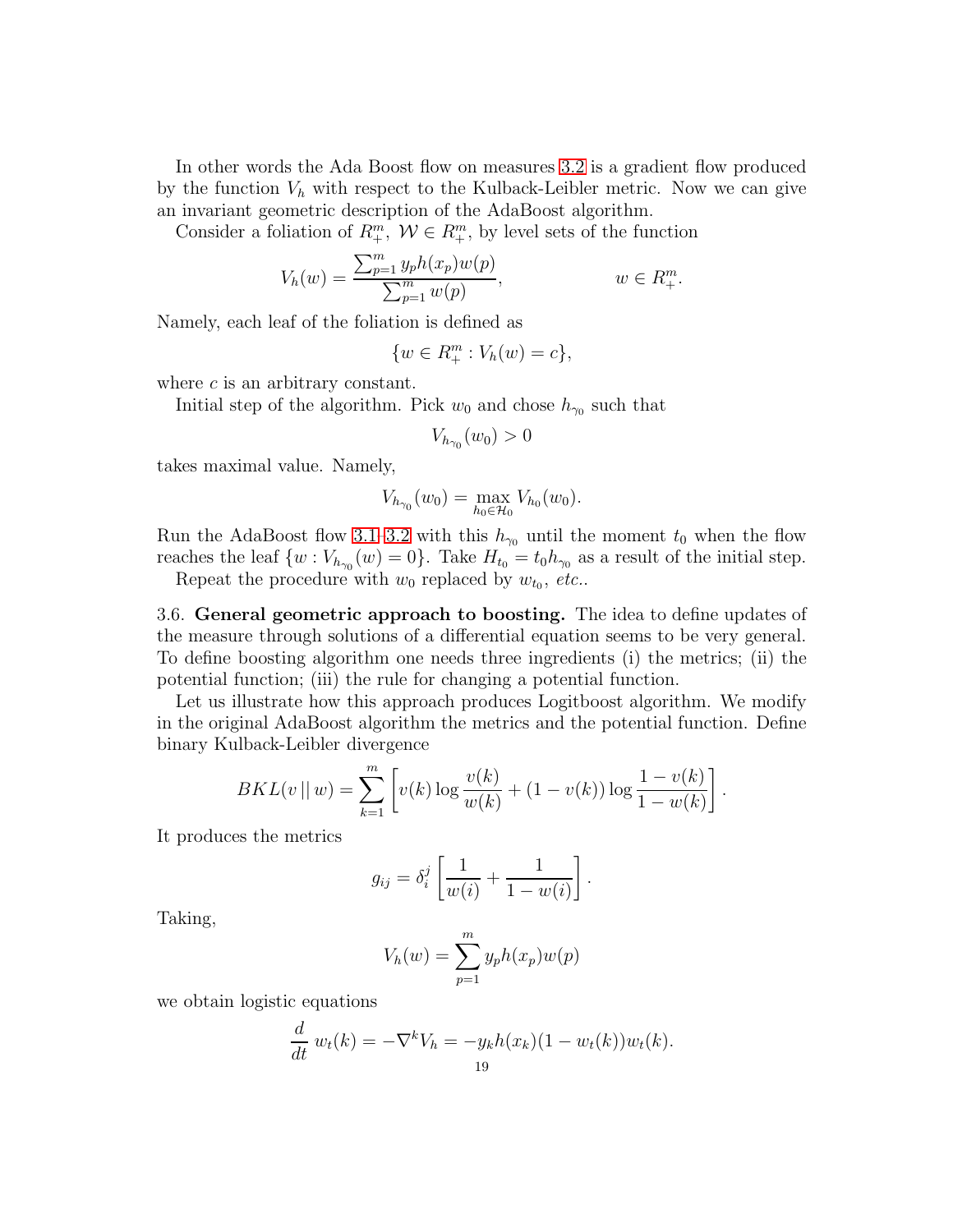The explicit formulas for a solution

$$
w_t(k) = \frac{w_0(k)}{(1 - w_0(k))e^{y_k h(x_k)t} + w_0(k)}
$$

produce standard formulas for updates of the measure on each step, see [\[7\]](#page-22-8).

As we see well known algorithms correspond the cases when differential equations have an explicit formulas for solution. In the case of general metrics obtained from the Bregman divergence an explicit formulas for updates of the measure may not exist. In these case one can solve differential equations by some numerical procedure.

Now we want to present the SuperBoost, a different modification of the AdaBoost algorithm corresponding to a new choice of control. The metric and the potential function are the same as for the AdaBoost. It is a greedy algorithm which for each moment of time  $t \geq 0$  chooses a weak classifier h with the largest  $\sigma_t(h)$ .

Initialization,

- $H_{-1} = 0$ .
- $w_0(i) = \frac{1}{m}, i = 1, \ldots, m.$

• Choose weak classificator  $h_{\gamma_0} \in \mathcal{H}_0$  such that :  $\sigma_{w_0}(h_{\gamma_0}) = \max_{h \in \mathcal{H}_0} \sigma_{w_0}(h)$ .

Updates are occurring on each infinitesimal step  $t \to t + dt$ 

• Change classifier  $h_{\gamma_t} = h$  on a new  $h_{\gamma_{t+dt}} = h'$  if

$$
\sigma_t(h) = \sigma_t(h')
$$
 and  $\frac{d}{dt} \sigma_t(h) < \frac{d}{dt} \sigma_t(h').$ 

- Update the measure:  $w_{t+dt}(i) = \frac{1}{z} \exp(-dt y_i h_{\gamma_t}(x_i)) w_t(i)$ .
- Update the resulting classifier:  $H_{t+dt} = H_t + dt \times h_{\gamma_t}$ .

It is obvious that SuperBoost algorithm for each finite time interval  $[0, T]$  updates the weak classifier only a finite number of times.

Gradient dynamics on measures defined above is different from the restricted gradient minimization procedure for the cost function proposed in [\[3,](#page-22-13) [8\]](#page-22-14). Their procedure is connected to the choice of new weak classifier on each step of boosting or in our language to the specification of control.

<span id="page-19-0"></span>3.7. Boosting and Perelman's ideas for the Ricci flow. In this section we present the most unexpected consequence of our approach. We describe a striking similarity between the AdaBoost flow and Perelman's ideas, [\[11\]](#page-22-15), to control the Ricci flow

<span id="page-19-1"></span>
$$
\frac{d}{dt}g_t = -2Ric_{g_t} \tag{3.10}
$$

where  $Ric_g$  is the Ricci tensor of the metric g and  $g \in \mathcal{M}$  space of metrics on a Riemannian manifold  $M$ . In our notations we follow [\[2\]](#page-22-16) and [\[17\]](#page-22-17). The equation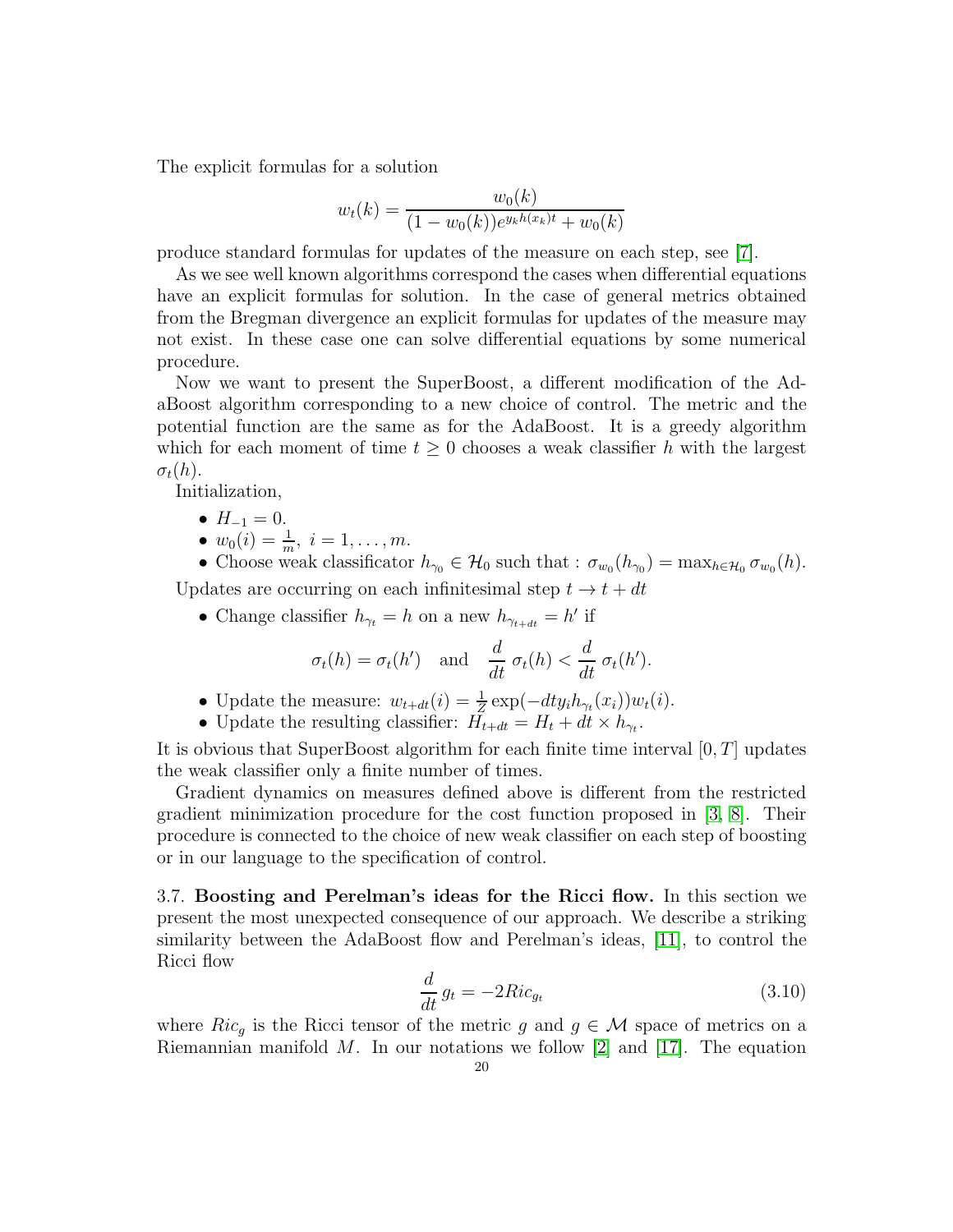describes some optimization procedure in the space M. Perelman extends that phase space. Namely he defines Gibbsian type measure dw on M as

$$
dw = e^{-f}dV_g,
$$

where  $dV<sub>q</sub>$  is a volume element constructed from the metric g. Apparently for given g the measure dw can be identified with the potential function  $f$ . Now the flow is defined on the extended phase space  $\mathcal{M} \times C^{\infty}$ . In order to control singularities of the Ricci flow  $g_t$ ,  $t \geq 0$ ; Perelman chooses the potential function f in a special way determined by dynamics of the metric. The system of coupled equations for the metric  $q$  and potential function  $f$ 

<span id="page-20-0"></span>
$$
\frac{d}{dt}g_t = -2(Ric_{g_t} + Hess_{g_t}f_t),
$$
\n(3.11)

<span id="page-20-1"></span>
$$
\frac{d}{dt}f_t = -R_{g_t} - \Delta f_t,\tag{3.12}
$$

where  $R_g$  is the scalar curvature of the metric g, leads to

$$
\frac{d}{dt}(dw) = \frac{d}{dt}(e^{-ft}dV_{g_t}) = 0.
$$

The flow defined by [3.11](#page-20-0) is the original Ricci flow [3.10](#page-19-1) up to a time dependent diffeomorphism.

These equations are analog of the AdaBoost flow equations [3.1](#page-8-3) and [3.2.](#page-8-2) To be precise equation [3.12](#page-20-1) is an analog of [3.3](#page-9-0) which is an equivalent form of [3.2.](#page-8-2) Moreover, these equations are similar termwise. The scalar curvature  $R_{g_t}$  in [3.12](#page-20-1) plays the role similar to that of the margin  $y_kv(H_t, w_t)(x_k)$  in [3.3.](#page-9-0) The Laplacian  $\Delta f_t$  in [3.12](#page-20-1) is similar to the term  $\sigma_t$  in [3.3.](#page-9-0)

On the extended phase space  $\mathcal{M}\times C^{\infty}$  Perelman defines the following functional

$$
\mathcal{F}(g,f) = \int_M (R_g + |\nabla f|^2) e^{-f} dV_g.
$$

Perelman calls the functional  $\mathcal{F}(g, f)$  entropy for the Ricci flow. The functional  $\mathcal{F}(g, f)$  increases along trajectories of the Ricci flow. Indeed, the formula

$$
\frac{d}{dt}\mathcal{F}(g_t, f_t) = \int_M \langle -Ric_{g_t} - Hess_{g_t} f_t, \frac{dg_t}{dt} \rangle e^{-f_t} dV_{g_t},
$$

together with equations [3.11](#page-20-0) and [3.12](#page-20-1) leads to

$$
\frac{d}{dt}\mathcal{F}(g_t, f_t) = 2\int_M |Ric_{g_t} + Hess_{g_t}f_t|^2 e^{-f_t} dV_{g_t} \ge 0.
$$
\n(3.13)

The functional  $\mathcal{F}(q, f)$  is an analog of the Lyapunov function  $\mathcal{E}(H, w)$ . As we saw in section 3.2 the functional  $\mathcal{E}(H, w)$  for the Ada Boost flow is closely connected to the ordinary Kullback-Leibler entropy. It steadily decreases along trajectories of the AdaBoost flow.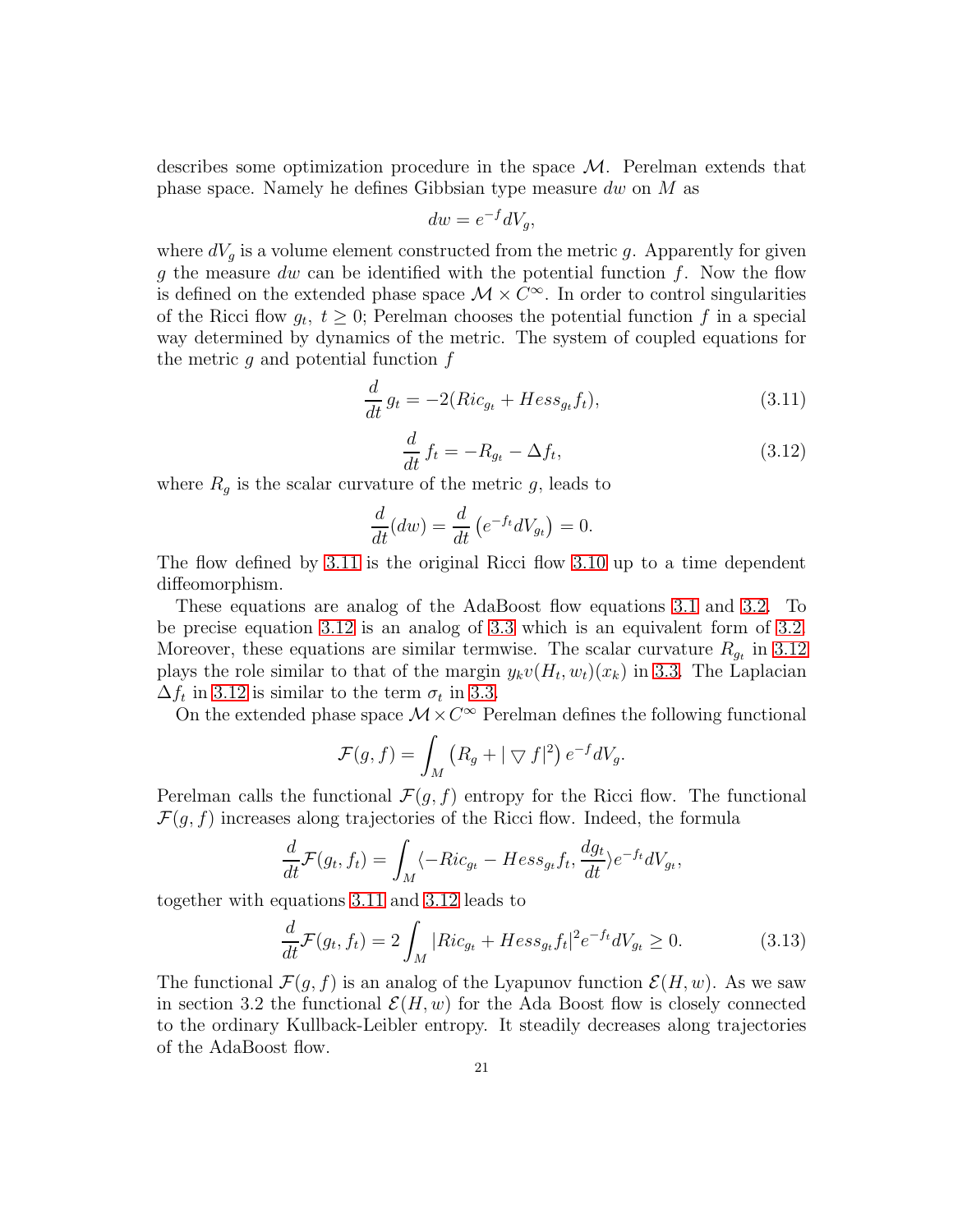| $TS$ training set                                       | $M$ Riemannian manifold                                       |
|---------------------------------------------------------|---------------------------------------------------------------|
| ${\mathcal H}$ cone over the set of classifiers         | $M$ space of Riemannian metrics                               |
| $\mathcal{H} \times W$ phase space of the               | $\overline{\mathcal{M}} \times C^{\infty}$ phase space of the |
| AdaBoost flow                                           | controlled Ricci flow                                         |
| $\frac{d}{dt} \lambda_t^k = v^k(H_t, w_t)$              | $\frac{a}{dt} g_t = -2(Ric_{g_t} + Hess_{g_t}f_t)$            |
| $\frac{d}{dt} f_t(k) = y_k v(H_t, w_t)(x_k) - \sigma_t$ | $\frac{d}{dt} f_t = -R_{q_t} - \Delta f_t$                    |
| $\mathcal{E}(H,w)$                                      | $\mathcal{F}(q, t)$                                           |
| $\frac{d}{dt} \log \mathcal{E}(H_t, w_0) = -\sigma_t$   | $\mathcal{F}(g_t, f_t) \geq 0$                                |

It is time to take stock of these similarities. The dictionary between two problems is below

Such coincidence is not accidental. We refer to the introduction where it is explained that the AdaBoost and the Perelman's construction are different realizations of the same idea.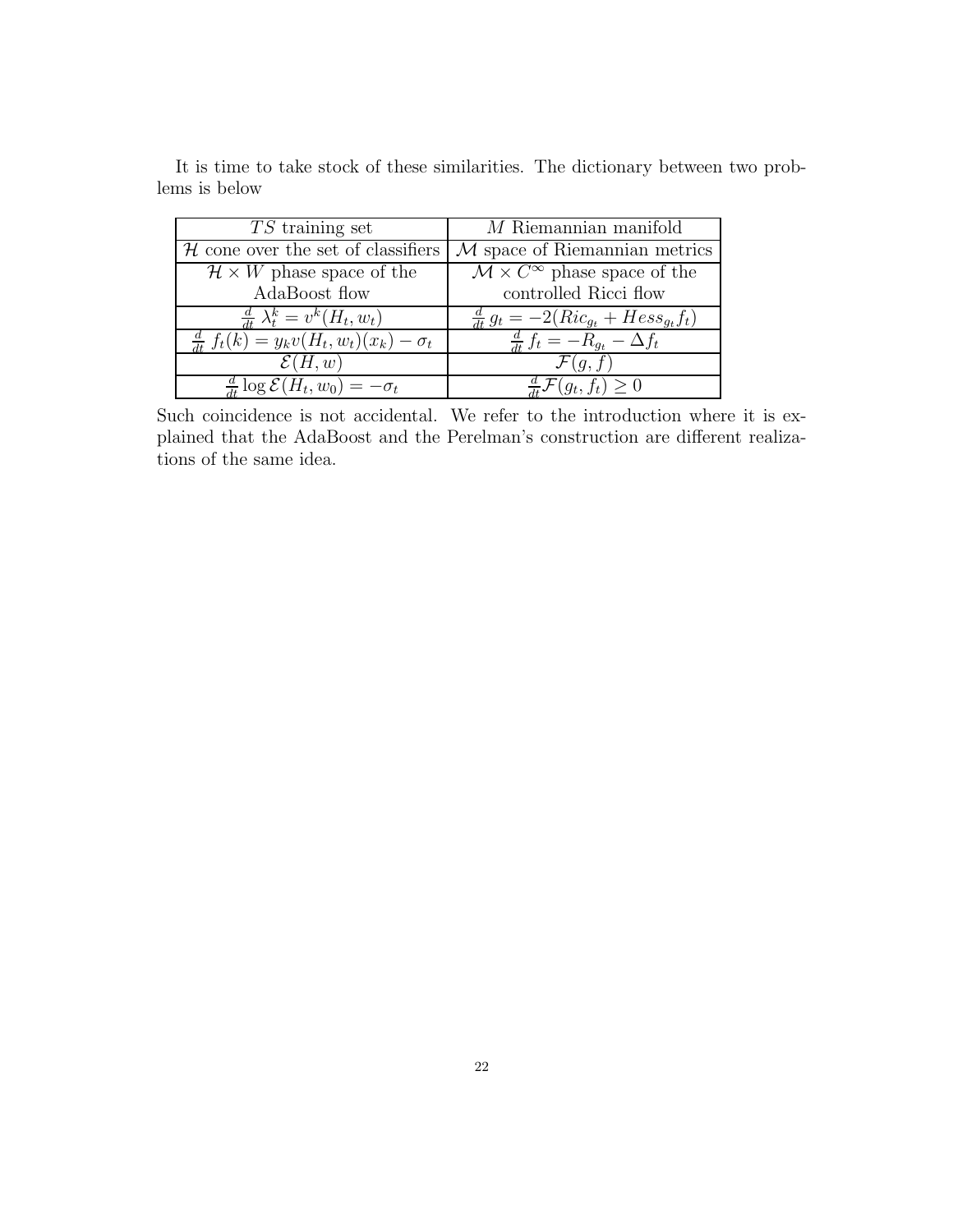## <span id="page-22-0"></span>**REFERENCES**

- <span id="page-22-16"></span><span id="page-22-12"></span>[1] S. Amari and H. Nagaoka. Methods of information geometry. American Mathematical Soc., 2000.
- <span id="page-22-13"></span>[2] Anderson, M. Geometrisation of 3-manifolds via the Ricci Flow. Notices of AMS, 51(2): 184–193, 2004.
- [3] Mason, L., Baxter, J., Bartlett, P. and Frean, M. Functional gradient techniques for combining hypotheses. In Advances in Large Margin Classifiers (A. Smola, P. Bartlett, B. Scholkopf and D. Schuurmans, eds.). MIT Press, Cambridge. (2000).
- <span id="page-22-11"></span><span id="page-22-4"></span>[4] Breiman, L. Prediction games and arcing algorithms. Neural Computation, 11(7):1493– 1517, 1999.
- [5] Bhattacharyya, A. On a measure of divergence between two statistical populations defined by their probability distributions. Bulletin of the Calcutta Mathematical Society 35: 99- 109. (1943).
- <span id="page-22-1"></span>[6] Freund Y. and Schapire R., A decision-theoretic generalization of on-line learning and an application to boosting. J. Comput. System Sci., 55(1):119–139, August 1997.
- <span id="page-22-14"></span><span id="page-22-8"></span>[7] Freund Y. and Schapire R., Boosting: Foundations and Algorithms. MIT press 2012.
- [8] Friedman J., Greedy function approximation: A gradient boosting machine. Annals of Statistics, 29: 1189–1232, 2000.
- <span id="page-22-9"></span>[9] Kivinen J., and Warmuth M., Boosting as entropy projection. In Proc. 12th Annual Conference on Computational Learning Theory, 134–144, ACM, New York, July 1999.
- <span id="page-22-7"></span>[10] Moser, J. Finitely many mass points on the line under the influence of an exponential potentialan integrable system. Dynamical Systems, Theory and Applications. (Rencontres, BattelleRes. Inst., Seattle, Wash., 1974), pp. 467497. Lecture Notes in Phys., Vol. 38, Springer, Berlin, 1975.
- <span id="page-22-15"></span>[11] G. Perelman The entropy formula for the Ricci flow and its geometric interpretation. preprint 2002, DG/0211159
- [12] Pontryagin, L. S. The mathematical theory of optimal processes and differential games. (Russian) Topology, Ordinary Differential Equations, Dynamical Systems. Trudy Mat. Inst. Steklov. 169 (1985), 119-158, 254-255.
- <span id="page-22-5"></span><span id="page-22-3"></span>[13] Schapire R. The strength of weak learnability. 1990, Mach Learn 5(2):197-227.
- [14] Schapire R., Singer Y., Improved boosting algorithms using confidence-rated predictions. Machine Learning 37(3): 297–336 (1999)
- <span id="page-22-6"></span>[15] Toda, M. Theory of Nonlinear Lattices. Second edition. Springer Series in Solid-State Sciences, 20. Springer-Verlag, Berlin, 1989. x+225 pp.
- <span id="page-22-17"></span><span id="page-22-2"></span>[16] Top 10 algorithms in data mining. Knowledge and Information Systems, vol. 14, 2008, 1-37.
- [17] Topping P.M. Lectures on the Ricci flow. L.M.S. Lecture note series 325 C.U.P, 2006.
- <span id="page-22-10"></span>[18] Varadhan, S.R.S. Large Deviations and Applications. 75 pages, 1984, SIAM.
- [19] Vaninsky, K. The Atiyah-Hitchin bracket and the open Toda lattice. J. Geom. Phys. 46 (2003), no. 3-4, 283307.

A.L and S.M Faculty of Mathematics and Mechanics Moscow State University Vorobjevy Gory Moscow Russia